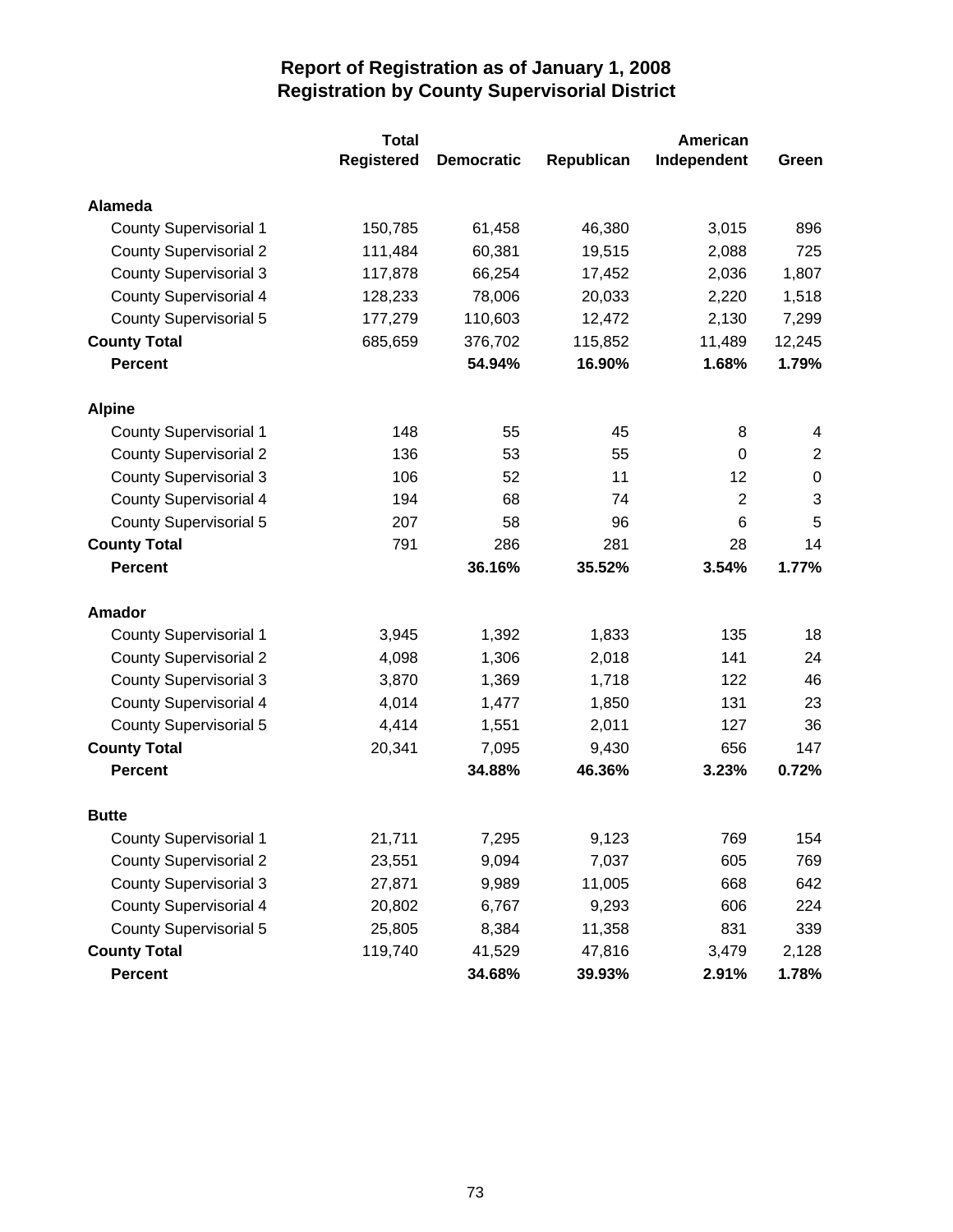|                               | Peace and   |                |                | <b>Decline to</b> |
|-------------------------------|-------------|----------------|----------------|-------------------|
|                               | Libertarian | Freedom        | <b>Other</b>   | <b>State</b>      |
| Alameda                       |             |                |                |                   |
| <b>County Supervisorial 1</b> | 684         | 253            | 1,172          | 36,927            |
| <b>County Supervisorial 2</b> | 435         | 410            | 835            | 27,095            |
| <b>County Supervisorial 3</b> | 501         | 553            | 929            | 28,346            |
| <b>County Supervisorial 4</b> | 530         | 621            | 1,101          | 24,204            |
| <b>County Supervisorial 5</b> | 808         | 1,031          | 1,437          | 41,499            |
| <b>County Total</b>           | 2,958       | 2,868          | 5,474          | 158,071           |
| <b>Percent</b>                | 0.43%       | 0.42%          | 0.80%          | 23.05%            |
| <b>Alpine</b>                 |             |                |                |                   |
| <b>County Supervisorial 1</b> | 0           | 0              | $\overline{2}$ | 34                |
| <b>County Supervisorial 2</b> | 2           | 0              | $\Omega$       | 24                |
| <b>County Supervisorial 3</b> | 0           | 1              | 0              | 30                |
| <b>County Supervisorial 4</b> | 4           | 0              | 0              | 43                |
| <b>County Supervisorial 5</b> | 0           | 0              | 0              | 42                |
| <b>County Total</b>           | 6           | 1              | 2              | 173               |
| <b>Percent</b>                | 0.76%       | 0.13%          | 0.25%          | 21.87%            |
| Amador                        |             |                |                |                   |
| <b>County Supervisorial 1</b> | 29          | $\overline{7}$ | 13             | 518               |
| <b>County Supervisorial 2</b> | 31          | 7              | 25             | 546               |
| <b>County Supervisorial 3</b> | 26          | $\overline{7}$ | 23             | 559               |
| <b>County Supervisorial 4</b> | 28          | 6              | 14             | 485               |
| <b>County Supervisorial 5</b> | 29          | 5              | 29             | 626               |
| <b>County Total</b>           | 143         | 32             | 104            | 2,734             |
| <b>Percent</b>                | 0.70%       | 0.16%          | 0.51%          | 13.44%            |
| <b>Butte</b>                  |             |                |                |                   |
| <b>County Supervisorial 1</b> | 126         | 88             | 189            | 3,967             |
| <b>County Supervisorial 2</b> | 236         | 136            | 196            | 5,478             |
| <b>County Supervisorial 3</b> | 202         | 97             | 211            | 5,057             |
| <b>County Supervisorial 4</b> | 130         | 69             | 149            | 3,564             |
| <b>County Supervisorial 5</b> | 184         | 120            | 215            | 4,374             |
| <b>County Total</b>           | 878         | 510            | 960            | 22,440            |
| Percent                       | 0.73%       | 0.43%          | $0.80\%$       | 18.74%            |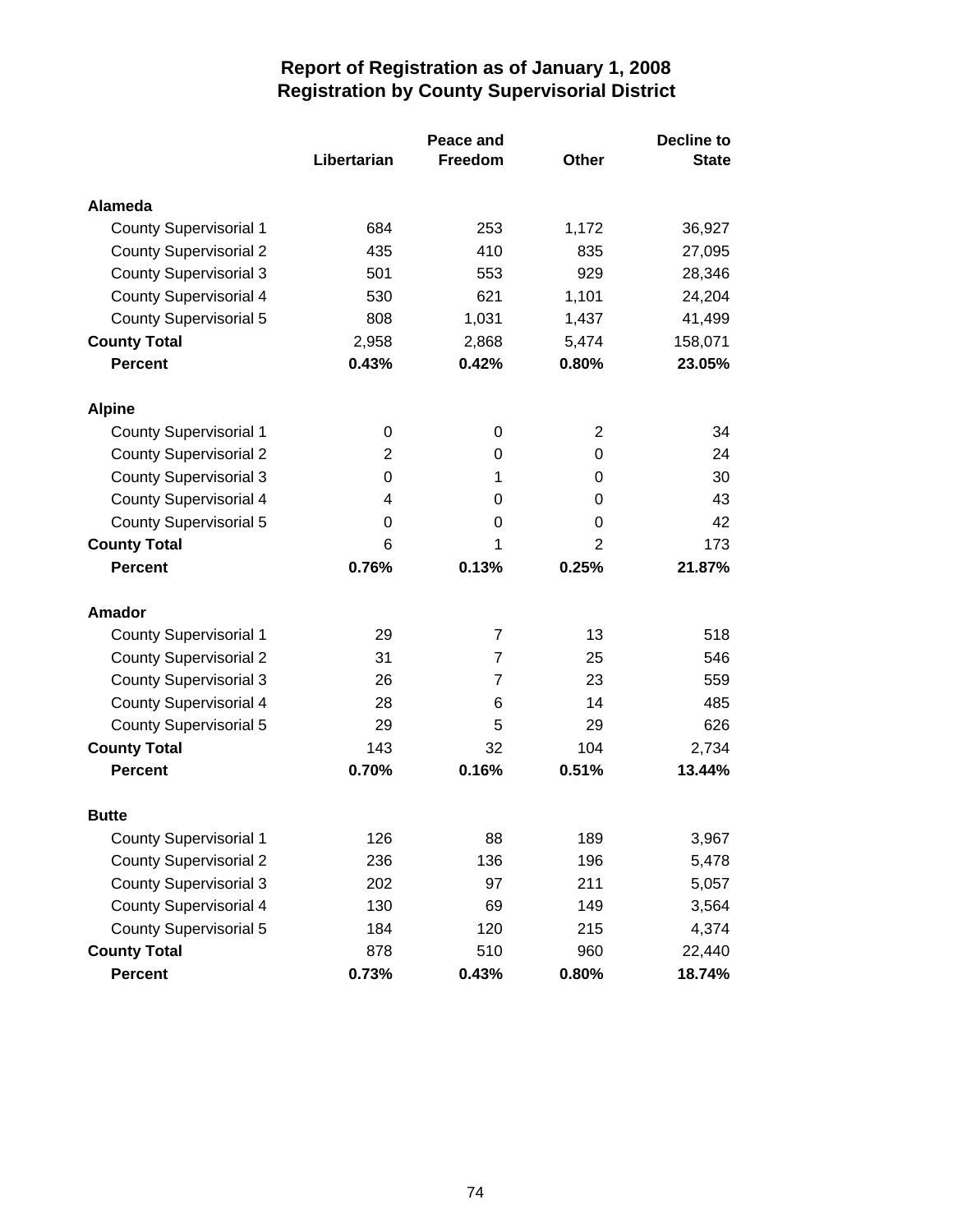|                               | <b>Total</b>      |                   |            | American    |             |
|-------------------------------|-------------------|-------------------|------------|-------------|-------------|
|                               | <b>Registered</b> | <b>Democratic</b> | Republican | Independent | Green       |
| <b>Calaveras</b>              |                   |                   |            |             |             |
| <b>County Supervisorial 1</b> | 5,584             | 1,781             | 2,657      | 161         | 35          |
| <b>County Supervisorial 2</b> | 4,991             | 1,881             | 1,879      | 162         | 115         |
| <b>County Supervisorial 3</b> | 4,382             | 1,557             | 1,959      | 112         | 70          |
| <b>County Supervisorial 4</b> | 5,508             | 1,829             | 2,462      | 166         | 64          |
| <b>County Supervisorial 5</b> | 6,052             | 1,930             | 2,725      | 220         | 25          |
| <b>County Total</b>           | 26,517            | 8,978             | 11,682     | 821         | 309         |
| <b>Percent</b>                |                   | 33.86%            | 44.05%     | 3.10%       | 1.17%       |
| Colusa                        |                   |                   |            |             |             |
| <b>County Supervisorial 1</b> | 1,609             | 580               | 697        | 38          | 4           |
| <b>County Supervisorial 2</b> | 1,713             | 651               | 802        | 40          | 4           |
| <b>County Supervisorial 3</b> | 1,342             | 459               | 609        | 38          | $\mathbf 2$ |
| <b>County Supervisorial 4</b> | 1,609             | 575               | 741        | 40          | 8           |
| <b>County Supervisorial 5</b> | 1,559             | 493               | 790        | 35          | 5           |
| <b>County Total</b>           | 7,832             | 2,758             | 3,639      | 191         | 23          |
| <b>Percent</b>                |                   | 35.21%            | 46.46%     | 2.44%       | 0.29%       |
| <b>Contra Costa</b>           |                   |                   |            |             |             |
| <b>County Supervisorial 1</b> | 69,922            | 46,263            | 7,579      | 995         | 1,254       |
| <b>County Supervisorial 2</b> | 107,854           | 51,872            | 32,079     | 2,052       | 963         |
| <b>County Supervisorial 3</b> | 126,465           | 45,518            | 52,721     | 2,394       | 618         |
| <b>County Supervisorial 4</b> | 87,924            | 40,552            | 26,614     | 1,957       | 754         |
| <b>County Supervisorial 5</b> | 79,473            | 43,387            | 17,750     | 1,899       | 312         |
| <b>County Total</b>           | 471,638           | 227,592           | 136,743    | 9,297       | 3,901       |
| <b>Percent</b>                |                   | 48.26%            | 28.99%     | 1.97%       | 0.83%       |
| <b>Del Norte</b>              |                   |                   |            |             |             |
| <b>County Supervisorial 1</b> | 1,780             | 721               | 574        | 67          | 22          |
| <b>County Supervisorial 2</b> | 2,034             | 771               | 720        | 70          | 25          |
| <b>County Supervisorial 3</b> | 2,782             | 1,034             | 1,131      | 86          | 22          |
| <b>County Supervisorial 4</b> | 2,797             | 921               | 1,255      | 83          | 17          |
| <b>County Supervisorial 5</b> | 2,645             | 1,053             | 973        | 92          | 34          |
| <b>County Total</b>           | 12,038            | 4,500             | 4,653      | 398         | 120         |
| Percent                       |                   | 37.38%            | 38.65%     | 3.31%       | 1.00%       |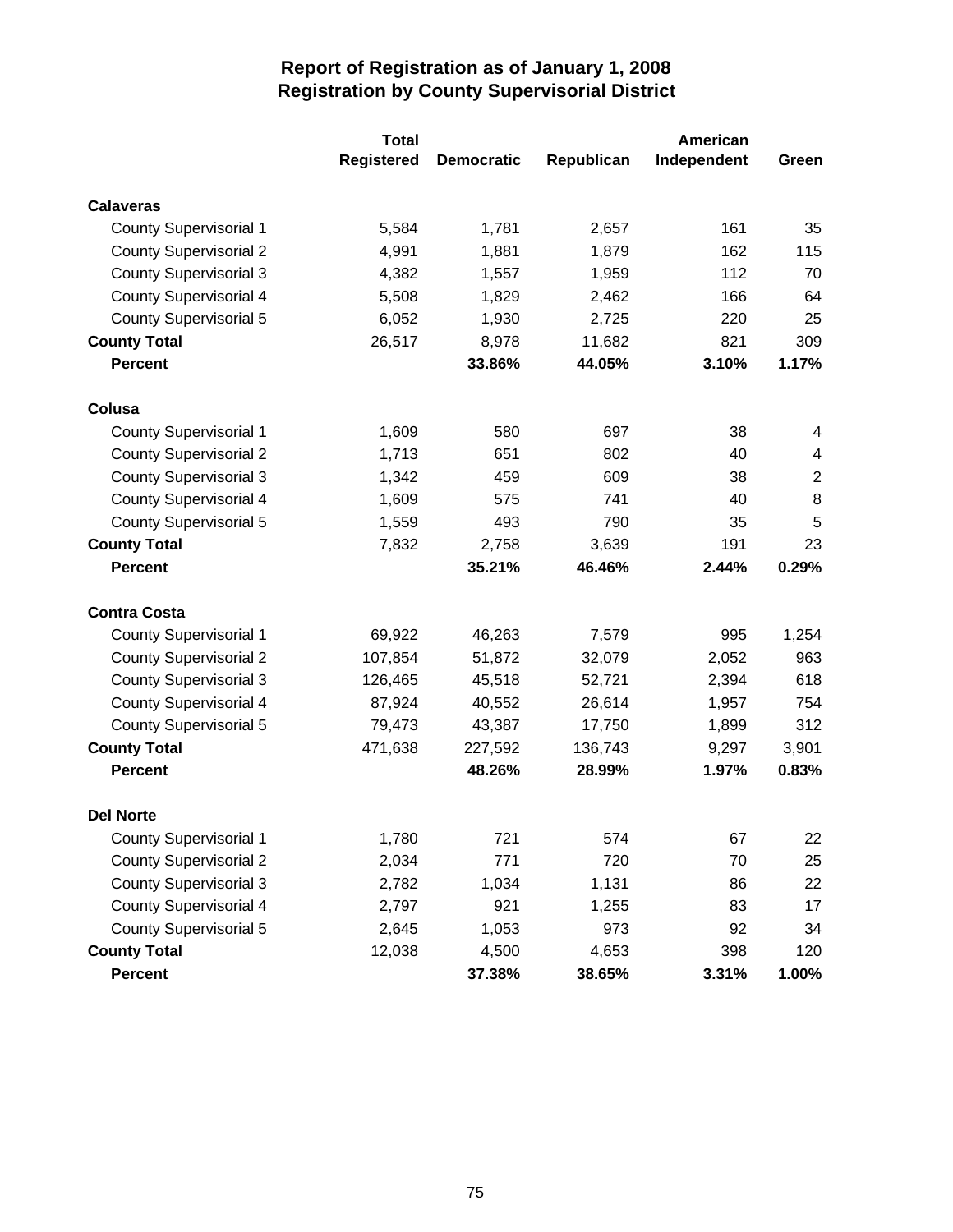|                               |             | <b>Decline to</b> |       |              |
|-------------------------------|-------------|-------------------|-------|--------------|
|                               | Libertarian | Freedom           | Other | <b>State</b> |
| <b>Calaveras</b>              |             |                   |       |              |
| <b>County Supervisorial 1</b> | 49          | 14                | 18    | 869          |
| <b>County Supervisorial 2</b> | 70          | 14                | 30    | 840          |
| <b>County Supervisorial 3</b> | 36          | 8                 | 16    | 624          |
| <b>County Supervisorial 4</b> | 111         | 13                | 18    | 845          |
| <b>County Supervisorial 5</b> | 55          | 11                | 24    | 1,062        |
| <b>County Total</b>           | 321         | 60                | 106   | 4,240        |
| <b>Percent</b>                | 1.21%       | 0.23%             | 0.40% | 15.99%       |
| Colusa                        |             |                   |       |              |
| <b>County Supervisorial 1</b> | 6           | 3                 | 2     | 279          |
| <b>County Supervisorial 2</b> | 1           | 9                 | 3     | 203          |
| <b>County Supervisorial 3</b> | 4           | 3                 | 0     | 227          |
| <b>County Supervisorial 4</b> | 4           | 2                 | 4     | 235          |
| <b>County Supervisorial 5</b> | 9           | $\overline{7}$    | 8     | 212          |
| <b>County Total</b>           | 24          | 24                | 17    | 1,156        |
| <b>Percent</b>                | 0.31%       | 0.31%             | 0.22% | 14.76%       |
| <b>Contra Costa</b>           |             |                   |       |              |
| <b>County Supervisorial 1</b> | 273         | 279               | 515   | 12,764       |
| <b>County Supervisorial 2</b> | 529         | 162               | 900   | 19,297       |
| <b>County Supervisorial 3</b> | 517         | 135               | 812   | 23,750       |
| <b>County Supervisorial 4</b> | 483         | 198               | 708   | 16,658       |
| <b>County Supervisorial 5</b> | 315         | 286               | 466   | 15,058       |
| <b>County Total</b>           | 2,117       | 1,060             | 3,401 | 87,527       |
| <b>Percent</b>                | 0.45%       | 0.22%             | 0.72% | 18.56%       |
| <b>Del Norte</b>              |             |                   |       |              |
| County Supervisorial 1        | 11          | 7                 | 28    | 350          |
| <b>County Supervisorial 2</b> | 12          | 15                | 22    | 399          |
| <b>County Supervisorial 3</b> | 19          | 4                 | 19    | 467          |
| <b>County Supervisorial 4</b> | 10          | 11                | 26    | 474          |
| <b>County Supervisorial 5</b> | 17          | 8                 | 23    | 445          |
| <b>County Total</b>           | 69          | 45                | 118   | 2,135        |
| <b>Percent</b>                | 0.57%       | 0.37%             | 0.98% | 17.74%       |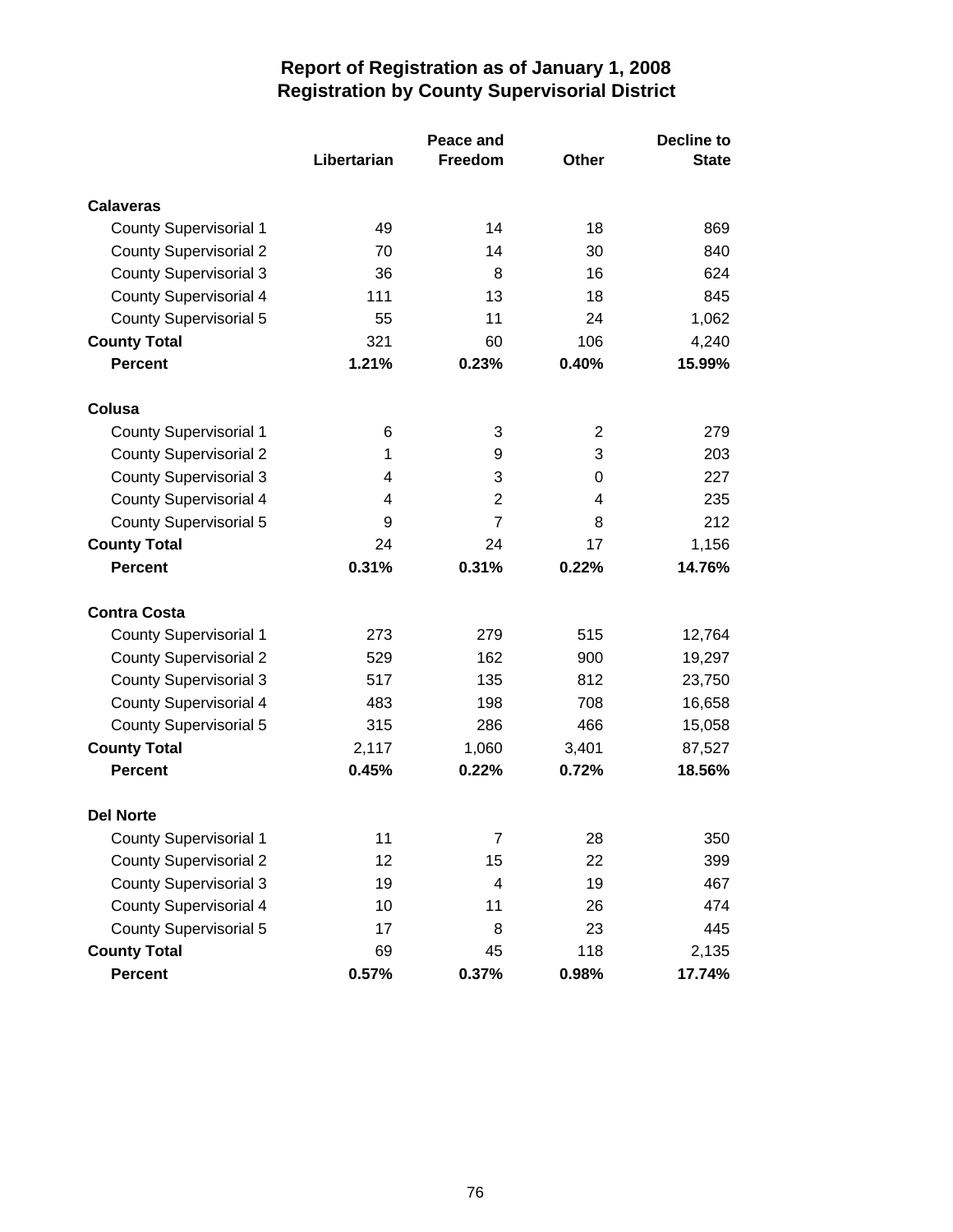|                               | <b>Total</b>      |                   |            | American    |                |
|-------------------------------|-------------------|-------------------|------------|-------------|----------------|
|                               | <b>Registered</b> | <b>Democratic</b> | Republican | Independent | Green          |
| <b>El Dorado</b>              |                   |                   |            |             |                |
| <b>County Supervisorial 1</b> | 20,760            | 5,507             | 11,160     | 440         | 99             |
| <b>County Supervisorial 2</b> | 24,748            | 7,329             | 11,990     | 651         | 206            |
| <b>County Supervisorial 3</b> | 17,958            | 6,014             | 7,854      | 554         | 215            |
| <b>County Supervisorial 4</b> | 21,745            | 6,287             | 10,868     | 569         | 192            |
| <b>County Supervisorial 5</b> | 13,668            | 5,168             | 3,824      | 465         | 294            |
| <b>County Total</b>           | 98,879            | 30,305            | 45,696     | 2,679       | 1,006          |
| <b>Percent</b>                |                   | 30.65%            | 46.21%     | 2.71%       | 1.02%          |
| <b>Fresno</b>                 |                   |                   |            |             |                |
| <b>County Supervisorial 1</b> | 61,228            | 28,833            | 22,152     | 1,144       | 242            |
| <b>County Supervisorial 2</b> | 90,213            | 30,222            | 45,384     | 1,522       | 527            |
| <b>County Supervisorial 3</b> | 49,250            | 24,728            | 16,012     | 888         | 361            |
| <b>County Supervisorial 4</b> | 54,066            | 22,925            | 22,946     | 885         | 136            |
| County Supervisorial 5        | 92,182            | 29,747            | 46,593     | 1,922       | 417            |
| <b>County Total</b>           | 346,939           | 136,455           | 153,087    | 6,361       | 1,683          |
| <b>Percent</b>                |                   | 39.33%            | 44.13%     | 1.83%       | 0.49%          |
| Glenn                         |                   |                   |            |             |                |
| <b>County Supervisorial 1</b> | 2,535             | 793               | 1,165      | 77          | 13             |
| <b>County Supervisorial 2</b> | 2,239             | 724               | 1,025      | 68          | 12             |
| <b>County Supervisorial 3</b> | 2,706             | 788               | 1,450      | 79          | 4              |
| <b>County Supervisorial 4</b> | 2,109             | 728               | 907        | 70          | $\overline{4}$ |
| County Supervisorial 5        | 2,010             | 736               | 896        | 49          | 12             |
| <b>County Total</b>           | 11,599            | 3,769             | 5,443      | 343         | 45             |
| <b>Percent</b>                |                   | 32.49%            | 46.93%     | 2.96%       | 0.39%          |
| <b>Humboldt</b>               |                   |                   |            |             |                |
| <b>County Supervisorial 1</b> | 14,809            | 5,718             | 5,647      | 340         | 360            |
| <b>County Supervisorial 2</b> | 15,471            | 6,041             | 5,231      | 418         | 546            |
| <b>County Supervisorial 3</b> | 15,773            | 6,955             | 2,903      | 340         | 1,396          |
| <b>County Supervisorial 4</b> | 12,246            | 5,314             | 3,355      | 319         | 505            |
| <b>County Supervisorial 5</b> | 16,054            | 7,006             | 4,357      | 405         | 764            |
| <b>County Total</b>           | 74,353            | 31,034            | 21,493     | 1,822       | 3,571          |
| Percent                       |                   | 41.74%            | 28.91%     | 2.45%       | 4.80%          |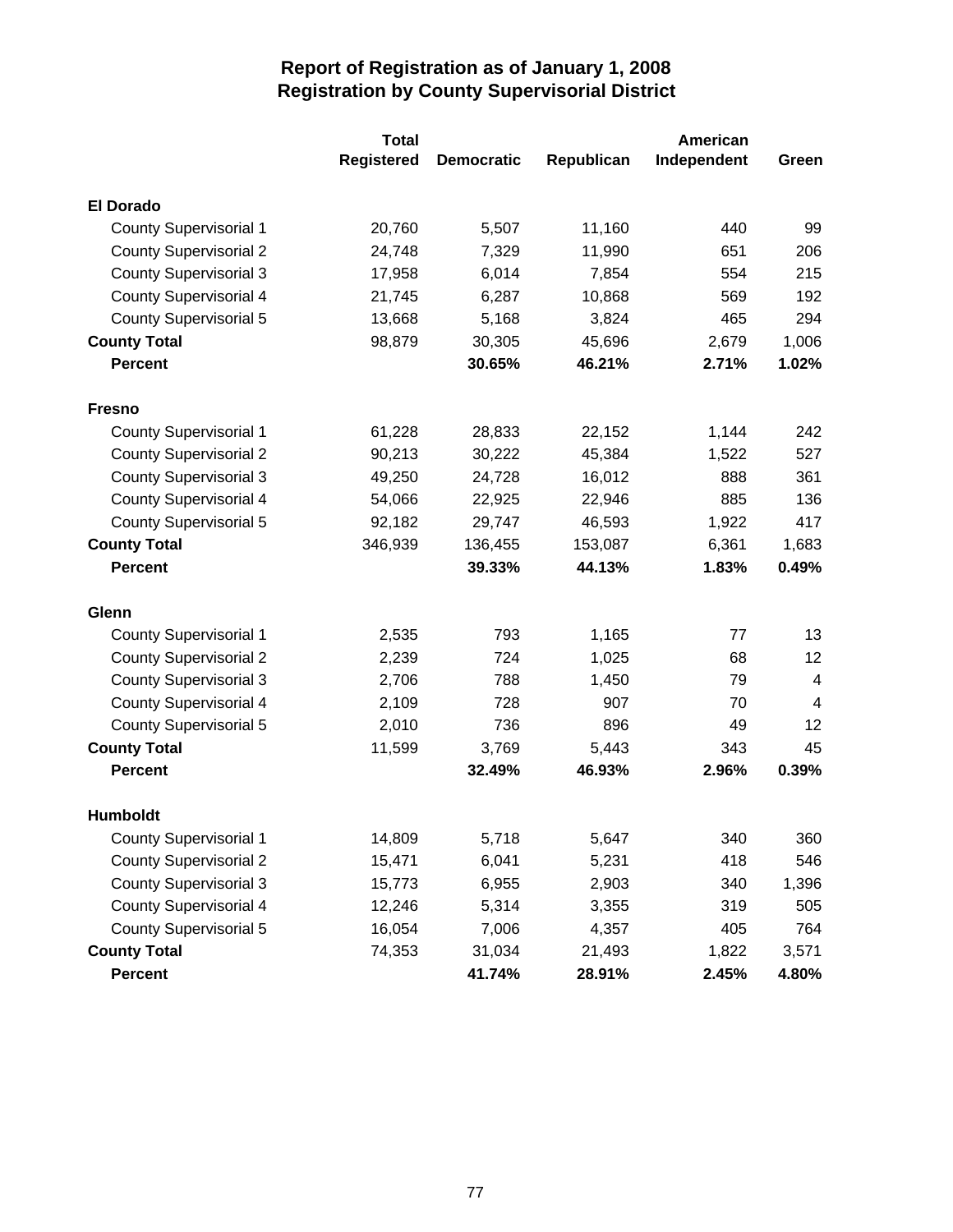|                               |             | <b>Decline to</b> |              |              |
|-------------------------------|-------------|-------------------|--------------|--------------|
|                               | Libertarian | Freedom           | <b>Other</b> | <b>State</b> |
| <b>El Dorado</b>              |             |                   |              |              |
| <b>County Supervisorial 1</b> | 122         | 31                | 115          | 3,286        |
| <b>County Supervisorial 2</b> | 173         | 51                | 149          | 4,199        |
| <b>County Supervisorial 3</b> | 108         | 65                | 133          | 3,015        |
| <b>County Supervisorial 4</b> | 145         | 31                | 140          | 3,513        |
| <b>County Supervisorial 5</b> | 124         | 72                | 128          | 3,593        |
| <b>County Total</b>           | 672         | 250               | 665          | 17,606       |
| <b>Percent</b>                | 0.68%       | 0.25%             | 0.67%        | 17.81%       |
| <b>Fresno</b>                 |             |                   |              |              |
| <b>County Supervisorial 1</b> | 211         | 144               | 625          | 7,877        |
| <b>County Supervisorial 2</b> | 356         | 143               | 906          | 11,153       |
| <b>County Supervisorial 3</b> | 177         | 150               | 548          | 6,386        |
| <b>County Supervisorial 4</b> | 153         | 145               | 453          | 6,423        |
| <b>County Supervisorial 5</b> | 366         | 164               | 986          | 11,987       |
| <b>County Total</b>           | 1,263       | 746               | 3,518        | 43,826       |
| <b>Percent</b>                | 0.36%       | 0.22%             | 1.01%        | 12.63%       |
| Glenn                         |             |                   |              |              |
| <b>County Supervisorial 1</b> | 13          | 11                | 9            | 454          |
| <b>County Supervisorial 2</b> | 2           | 4                 | 7            | 397          |
| <b>County Supervisorial 3</b> | 8           | $\overline{7}$    | 5            | 365          |
| <b>County Supervisorial 4</b> | 9           | 8                 | 10           | 373          |
| <b>County Supervisorial 5</b> | 5           | 6                 | 4            | 302          |
| <b>County Total</b>           | 37          | 36                | 35           | 1,891        |
| <b>Percent</b>                | 0.32%       | 0.31%             | 0.30%        | 16.30%       |
| <b>Humboldt</b>               |             |                   |              |              |
| <b>County Supervisorial 1</b> | 117         | 30                | 50           | 2,547        |
| <b>County Supervisorial 2</b> | 132         | 51                | 44           | 3,008        |
| <b>County Supervisorial 3</b> | 156         | 64                | 44           | 3,915        |
| <b>County Supervisorial 4</b> | 113         | 51                | 45           | 2,544        |
| <b>County Supervisorial 5</b> | 122         | 65                | 62           | 3,273        |
| <b>County Total</b>           | 640         | 261               | 245          | 15,287       |
| <b>Percent</b>                | 0.86%       | 0.35%             | 0.33%        | 20.56%       |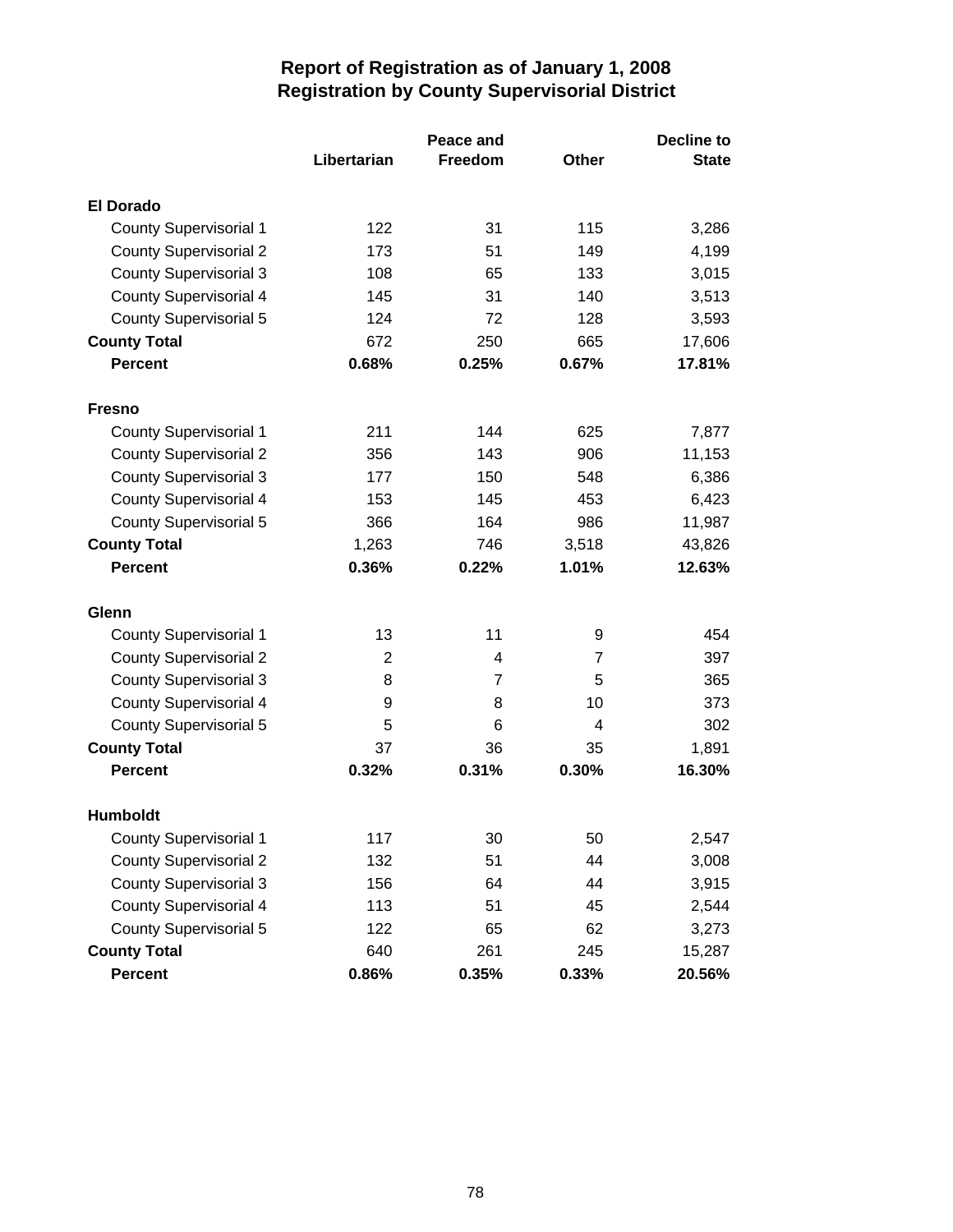|                               | <b>Total</b>      |                   |            | American    |       |  |
|-------------------------------|-------------------|-------------------|------------|-------------|-------|--|
|                               | <b>Registered</b> | <b>Democratic</b> | Republican | Independent | Green |  |
| <b>Imperial</b>               |                   |                   |            |             |       |  |
| <b>County Supervisorial 1</b> | 12,163            | 8,203             | 1,396      | 134         | 27    |  |
| <b>County Supervisorial 2</b> | 10,283            | 5,259             | 3,052      | 177         | 21    |  |
| <b>County Supervisorial 3</b> | 10,633            | 5,063             | 3,481      | 232         | 21    |  |
| <b>County Supervisorial 4</b> | 9,948             | 4,757             | 3,276      | 217         | 18    |  |
| <b>County Supervisorial 5</b> | 9,331             | 5,265             | 2,356      | 224         | 27    |  |
| <b>County Total</b>           | 52,358            | 28,547            | 13,561     | 984         | 114   |  |
| <b>Percent</b>                |                   | 54.52%            | 25.90%     | 1.88%       | 0.22% |  |
| Inyo                          |                   |                   |            |             |       |  |
| <b>County Supervisorial 1</b> | 2,183             | 633               | 1,159      | 50          | 14    |  |
| <b>County Supervisorial 2</b> | 1,660             | 532               | 712        | 46          | 21    |  |
| <b>County Supervisorial 3</b> | 2,460             | 762               | 1,185      | 74          | 21    |  |
| <b>County Supervisorial 4</b> | 1,900             | 628               | 845        | 52          | 11    |  |
| <b>County Supervisorial 5</b> | 1,592             | 617               | 546        | 68          | 29    |  |
| <b>County Total</b>           | 9,795             | 3,172             | 4,447      | 290         | 96    |  |
| <b>Percent</b>                |                   | 32.38%            | 45.40%     | 2.96%       | 0.98% |  |
| Kern                          |                   |                   |            |             |       |  |
| <b>County Supervisorial 1</b> | 54,528            | 19,307            | 25,370     | 1,479       | 135   |  |
| <b>County Supervisorial 2</b> | 55,862            | 18,669            | 25,726     | 1,774       | 141   |  |
| <b>County Supervisorial 3</b> | 61,614            | 19,674            | 31,709     | 1,657       | 185   |  |
| <b>County Supervisorial 4</b> | 69,619            | 20,097            | 37,714     | 1,736       | 188   |  |
| <b>County Supervisorial 5</b> | 35,390            | 20,295            | 9,442      | 773         | 68    |  |
| <b>County Total</b>           | 277,013           | 98,042            | 129,961    | 7,419       | 717   |  |
| <b>Percent</b>                |                   | 35.39%            | 46.92%     | 2.68%       | 0.26% |  |
| <b>Kings</b>                  |                   |                   |            |             |       |  |
| <b>County Supervisorial 1</b> | 7,679             | 2,382             | 3,937      | 161         | 13    |  |
| <b>County Supervisorial 2</b> | 6,022             | 3,104             | 1,973      | 133         | 17    |  |
| <b>County Supervisorial 3</b> | 12,809            | 3,665             | 7,185      | 227         | 32    |  |
| <b>County Supervisorial 4</b> | 9,243             | 3,914             | 3,915      | 191         | 13    |  |
| <b>County Supervisorial 5</b> | 9,736             | 3,620             | 4,661      | 202         | 30    |  |
| <b>County Total</b>           | 45,489            | 16,685            | 21,671     | 914         | 105   |  |
| Percent                       |                   | 36.68%            | 47.64%     | 2.01%       | 0.23% |  |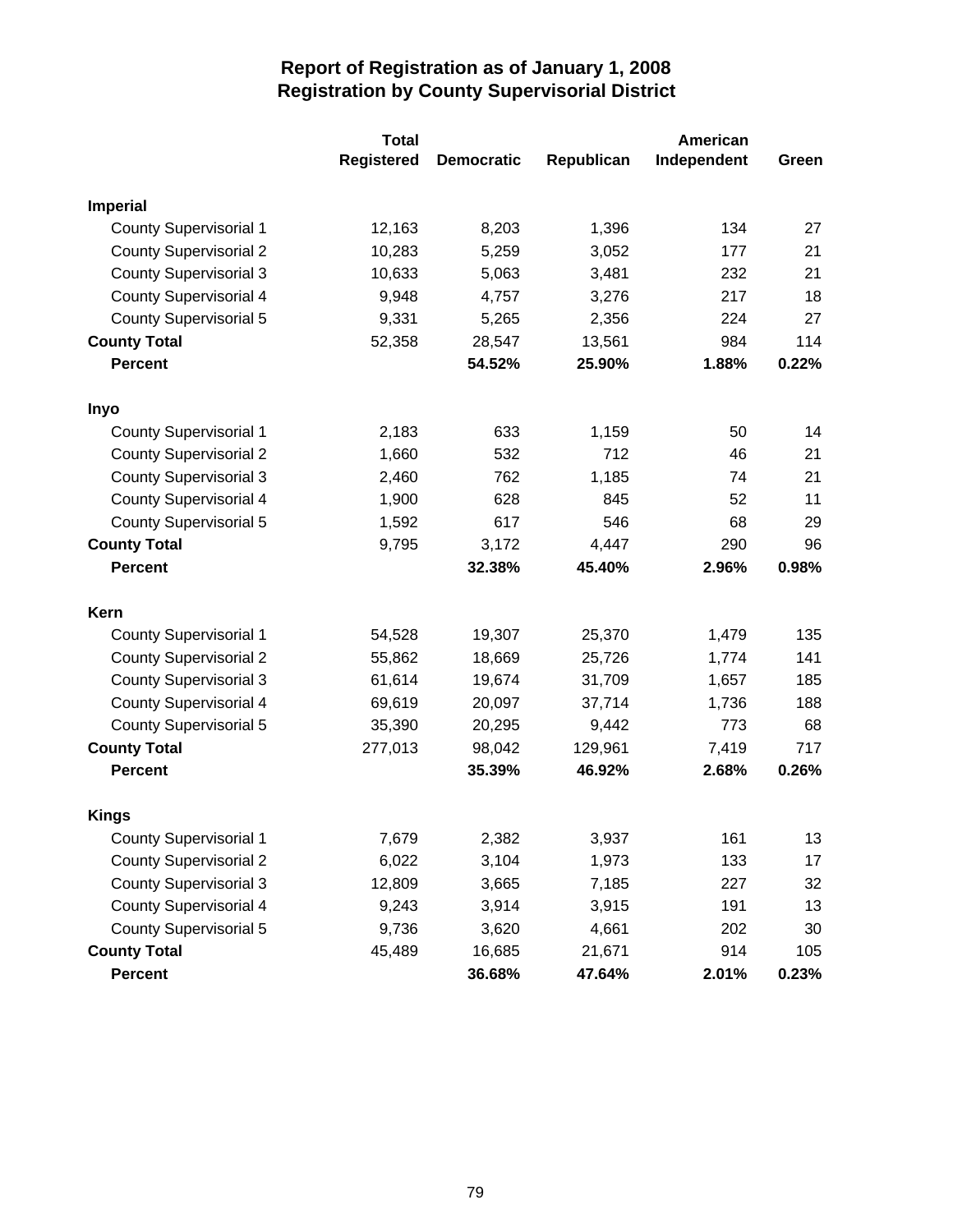|                               | Peace and   |                |              | <b>Decline to</b> |  |
|-------------------------------|-------------|----------------|--------------|-------------------|--|
|                               | Libertarian | Freedom        | <b>Other</b> | <b>State</b>      |  |
| <b>Imperial</b>               |             |                |              |                   |  |
| <b>County Supervisorial 1</b> | 37          | 60             | 69           | 2,237             |  |
| <b>County Supervisorial 2</b> | 25          | 34             | 75           | 1,640             |  |
| <b>County Supervisorial 3</b> | 37          | 41             | 68           | 1,690             |  |
| <b>County Supervisorial 4</b> | 25          | 46             | 84           | 1,525             |  |
| <b>County Supervisorial 5</b> | 34          | 43             | 51           | 1,331             |  |
| <b>County Total</b>           | 158         | 224            | 347          | 8,423             |  |
| <b>Percent</b>                | 0.30%       | 0.43%          | 0.66%        | 16.09%            |  |
| Inyo                          |             |                |              |                   |  |
| <b>County Supervisorial 1</b> | 10          | 5              | 8            | 304               |  |
| <b>County Supervisorial 2</b> | 9           | 4              | 7            | 329               |  |
| <b>County Supervisorial 3</b> | 8           | $\overline{7}$ | 16           | 387               |  |
| <b>County Supervisorial 4</b> | 16          | 3              | 11           | 334               |  |
| <b>County Supervisorial 5</b> | 23          | 4              | 16           | 289               |  |
| <b>County Total</b>           | 66          | 23             | 58           | 1,643             |  |
| <b>Percent</b>                | 0.67%       | 0.23%          | 0.59%        | 16.77%            |  |
| Kern                          |             |                |              |                   |  |
| <b>County Supervisorial 1</b> | 264         | 118            | 95           | 7,760             |  |
| <b>County Supervisorial 2</b> | 306         | 129            | 148          | 8,969             |  |
| <b>County Supervisorial 3</b> | 280         | 101            | 104          | 7,904             |  |
| <b>County Supervisorial 4</b> | 300         | 119            | 121          | 9,344             |  |
| <b>County Supervisorial 5</b> | 137         | 116            | 97           | 4,462             |  |
| <b>County Total</b>           | 1,287       | 583            | 565          | 38,439            |  |
| <b>Percent</b>                | 0.46%       | 0.21%          | 0.20%        | 13.88%            |  |
| <b>Kings</b>                  |             |                |              |                   |  |
| County Supervisorial 1        | 31          | 5              | 67           | 1,083             |  |
| <b>County Supervisorial 2</b> | 16          | 11             | 55           | 713               |  |
| <b>County Supervisorial 3</b> | 41          | 5              | 98           | 1,556             |  |
| <b>County Supervisorial 4</b> | 30          | 11             | 90           | 1,079             |  |
| <b>County Supervisorial 5</b> | 31          | 4              | 70           | 1,118             |  |
| <b>County Total</b>           | 149         | 36             | 380          | 5,549             |  |
| <b>Percent</b>                | 0.33%       | 0.08%          | 0.84%        | 12.20%            |  |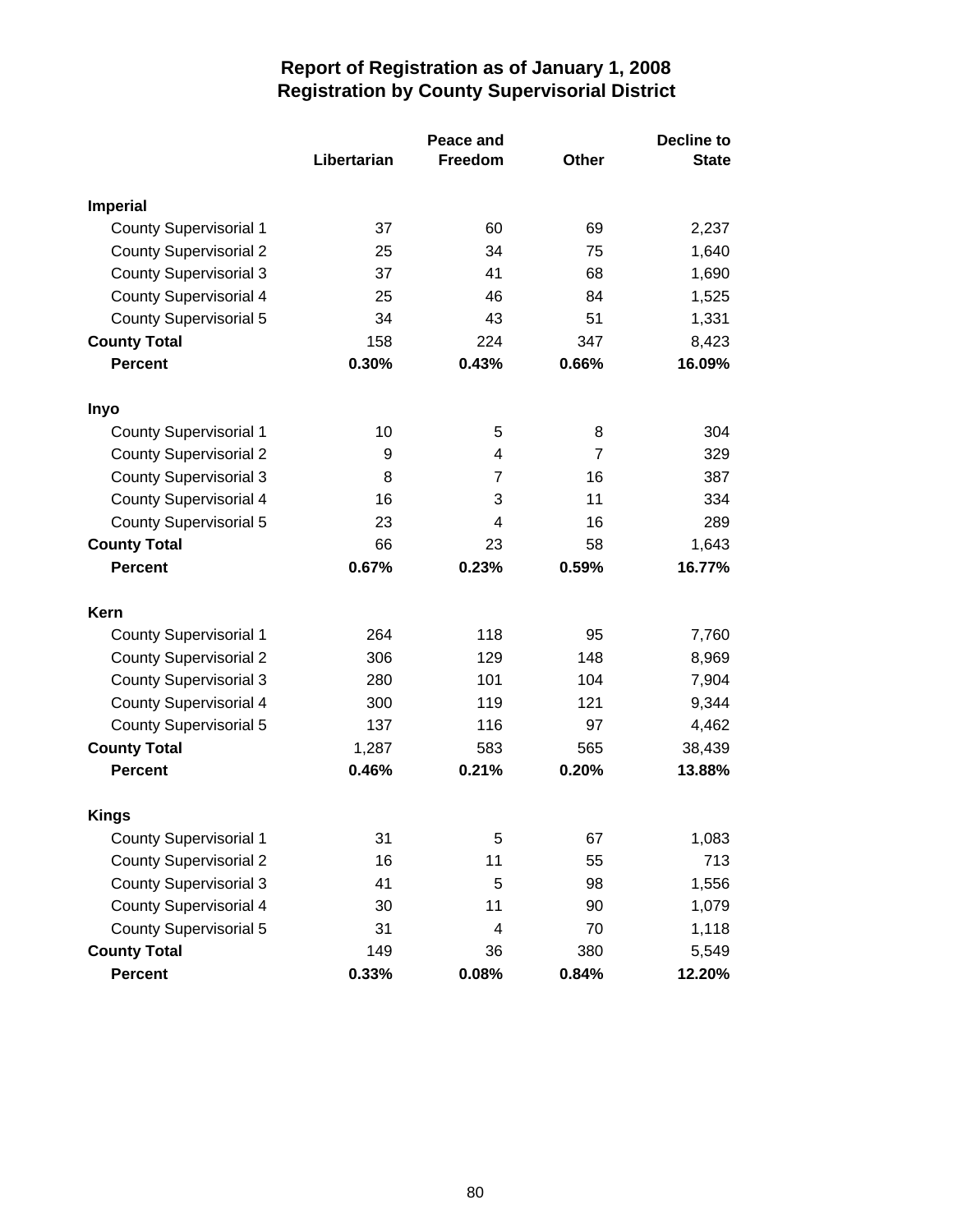|                               | <b>Total</b>      |                   |            | American    |        |
|-------------------------------|-------------------|-------------------|------------|-------------|--------|
|                               | <b>Registered</b> | <b>Democratic</b> | Republican | Independent | Green  |
| Lake                          |                   |                   |            |             |        |
| <b>County Supervisorial 1</b> | 6,908             | 2,846             | 2,169      | 236         | 96     |
| <b>County Supervisorial 2</b> | 5,401             | 2,718             | 1,203      | 202         | 64     |
| <b>County Supervisorial 3</b> | 6,582             | 2,945             | 1,854      | 234         | 86     |
| <b>County Supervisorial 4</b> | 6,414             | 2,488             | 2,490      | 159         | 74     |
| <b>County Supervisorial 5</b> | 7,049             | 2,907             | 2,359      | 222         | 94     |
| <b>County Total</b>           | 32,354            | 13,904            | 10,075     | 1,053       | 414    |
| <b>Percent</b>                |                   | 42.97%            | 31.14%     | 3.25%       | 1.28%  |
| Lassen                        |                   |                   |            |             |        |
| <b>County Supervisorial 1</b> | 2,805             | 914               | 1,188      | 141         | 16     |
| <b>County Supervisorial 2</b> | 2,491             | 787               | 1,038      | 108         | 16     |
| <b>County Supervisorial 3</b> | 3,131             | 791               | 1,680      | 120         | 9      |
| <b>County Supervisorial 4</b> | 2,698             | 764               | 1,366      | 97          | 8      |
| <b>County Supervisorial 5</b> | 2,386             | 679               | 1,090      | 131         | 8      |
| <b>County Total</b>           | 13,511            | 3,935             | 6,362      | 597         | 57     |
| <b>Percent</b>                |                   | 29.12%            | 47.09%     | 4.42%       | 0.42%  |
| <b>Los Angeles</b>            |                   |                   |            |             |        |
| <b>County Supervisorial 1</b> | 584,569           | 333,205           | 107,411    | 9,241       | 3,444  |
| <b>County Supervisorial 2</b> | 693,463           | 452,314           | 90,083     | 10,816      | 3,529  |
| <b>County Supervisorial 3</b> | 860,834           | 445,747           | 189,286    | 15,020      | 7,652  |
| <b>County Supervisorial 4</b> | 866,173           | 376,553           | 284,367    | 15,555      | 4,843  |
| <b>County Supervisorial 5</b> | 946,918           | 367,181           | 354,945    | 18,130      | 5,428  |
| <b>County Total</b>           | 3,951,957         | 1,975,000         | 1,026,092  | 68,762      | 24,896 |
| <b>Percent</b>                |                   | 49.98%            | 25.96%     | 1.74%       | 0.63%  |
| <b>Madera</b>                 |                   |                   |            |             |        |
| <b>County Supervisorial 1</b> | 12,696            | 3,788             | 6,719      | 260         | 57     |
| <b>County Supervisorial 2</b> | 9,364             | 3,204             | 4,551      | 230         | 22     |
| <b>County Supervisorial 3</b> | 9,219             | 3,688             | 4,022      | 144         | 22     |
| <b>County Supervisorial 4</b> | 5,614             | 2,667             | 1,818      | 116         | 15     |
| <b>County Supervisorial 5</b> | 12,665            | 3,410             | 6,825      | 351         | 105    |
| <b>County Total</b>           | 49,558            | 16,757            | 23,935     | 1,101       | 221    |
| <b>Percent</b>                |                   | 33.81%            | 48.30%     | 2.22%       | 0.45%  |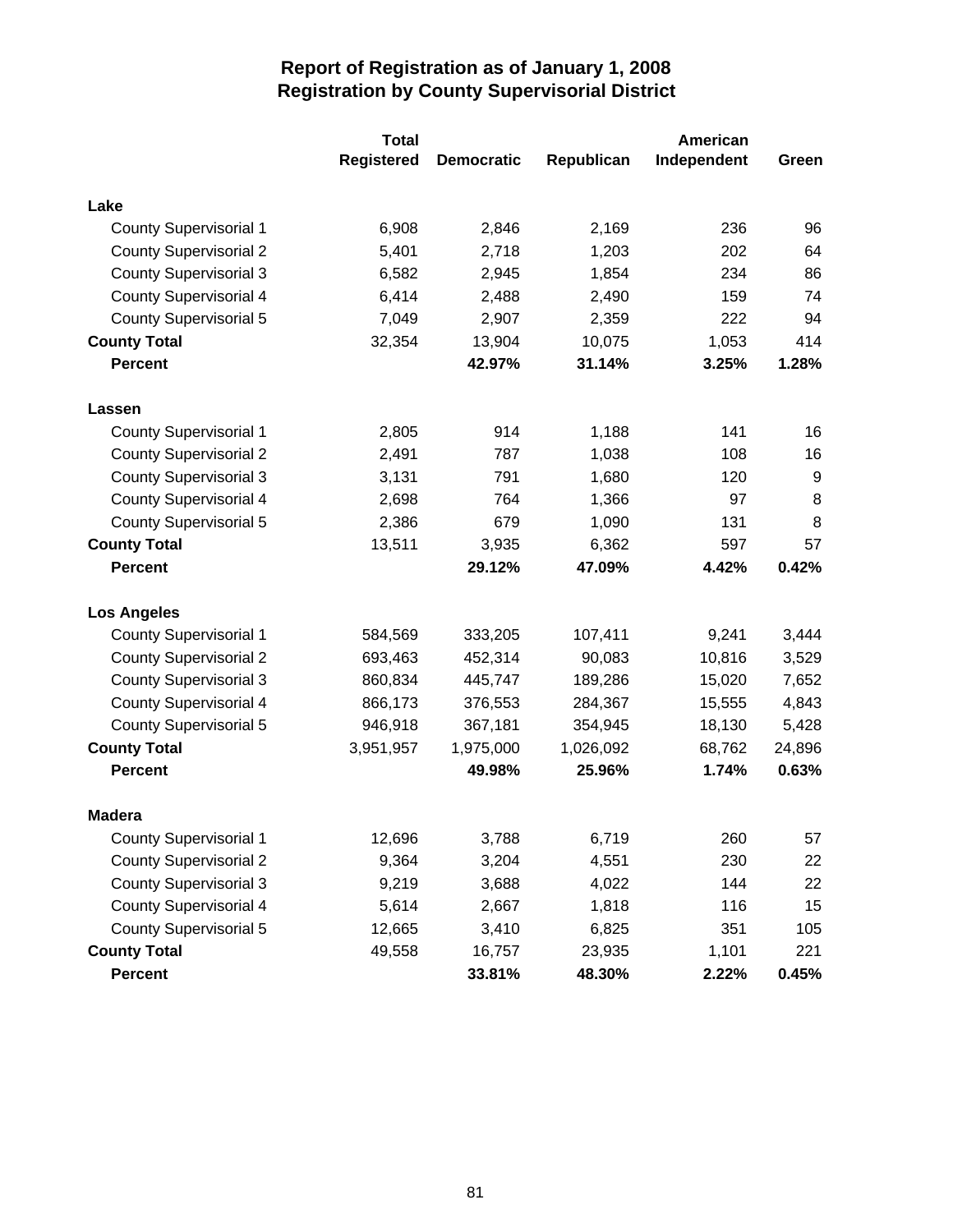|                               |             | <b>Decline to</b> |        |              |
|-------------------------------|-------------|-------------------|--------|--------------|
|                               | Libertarian | <b>Freedom</b>    | Other  | <b>State</b> |
| Lake                          |             |                   |        |              |
| <b>County Supervisorial 1</b> | 47          | 31                | 15     | 1,468        |
| <b>County Supervisorial 2</b> | 41          | 26                | 13     | 1,134        |
| <b>County Supervisorial 3</b> | 41          | 30                | 25     | 1,367        |
| <b>County Supervisorial 4</b> | 35          | 17                | 13     | 1,138        |
| <b>County Supervisorial 5</b> | 48          | 25                | 13     | 1,381        |
| <b>County Total</b>           | 212         | 129               | 79     | 6,488        |
| <b>Percent</b>                | 0.66%       | 0.40%             | 0.24%  | 20.05%       |
| Lassen                        |             |                   |        |              |
| <b>County Supervisorial 1</b> | 19          | $\overline{7}$    | 15     | 505          |
| <b>County Supervisorial 2</b> | 14          | 11                | 16     | 501          |
| <b>County Supervisorial 3</b> | 13          | 1                 | 12     | 505          |
| <b>County Supervisorial 4</b> | 8           | 3                 | 10     | 442          |
| <b>County Supervisorial 5</b> | 27          | 5                 | 8      | 438          |
| <b>County Total</b>           | 81          | 27                | 61     | 2,391        |
| <b>Percent</b>                | 0.60%       | 0.20%             | 0.45%  | 17.70%       |
| <b>Los Angeles</b>            |             |                   |        |              |
| <b>County Supervisorial 1</b> | 2,167       | 6,344             | 3,677  | 119,080      |
| <b>County Supervisorial 2</b> | 2,372       | 5,181             | 6,772  | 122,396      |
| <b>County Supervisorial 3</b> | 4,885       | 3,702             | 7,836  | 186,706      |
| <b>County Supervisorial 4</b> | 4,311       | 4,548             | 6,237  | 169,759      |
| <b>County Supervisorial 5</b> | 4,678       | 3,521             | 7,138  | 185,897      |
| <b>County Total</b>           | 18,413      | 23,296            | 31,660 | 783,838      |
| <b>Percent</b>                | 0.47%       | 0.59%             | 0.80%  | 19.83%       |
| <b>Madera</b>                 |             |                   |        |              |
| <b>County Supervisorial 1</b> | 45          | 18                | 59     | 1,750        |
| <b>County Supervisorial 2</b> | 42          | 25                | 38     | 1,252        |
| <b>County Supervisorial 3</b> | 22          | 14                | 46     | 1,261        |
| <b>County Supervisorial 4</b> | 14          | 20                | 31     | 933          |
| <b>County Supervisorial 5</b> | 88          | 17                | 70     | 1,799        |
| <b>County Total</b>           | 211         | 94                | 244    | 6,995        |
| <b>Percent</b>                | 0.43%       | 0.19%             | 0.49%  | 14.11%       |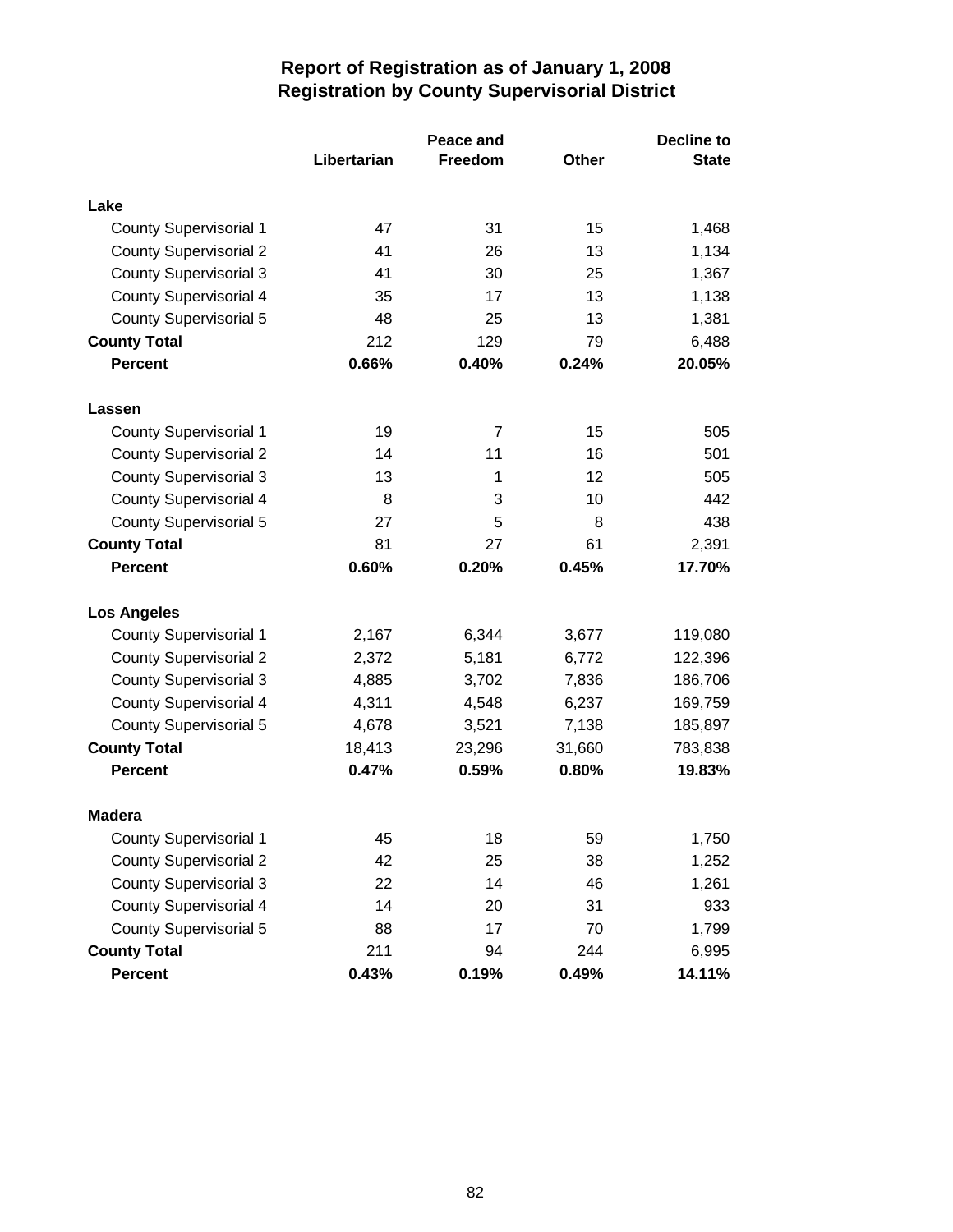|                               | <b>Total</b>      |                   |            | American    |       |
|-------------------------------|-------------------|-------------------|------------|-------------|-------|
|                               | <b>Registered</b> | <b>Democratic</b> | Republican | Independent | Green |
| <b>Marin</b>                  |                   |                   |            |             |       |
| <b>County Supervisorial 1</b> | 28,950            | 15,030            | 6,915      | 506         | 492   |
| <b>County Supervisorial 2</b> | 31,879            | 17,699            | 5,950      | 578         | 957   |
| <b>County Supervisorial 3</b> | 31,431            | 16,596            | 6,368      | 494         | 581   |
| <b>County Supervisorial 4</b> | 21,034            | 11,555            | 3,825      | 376         | 671   |
| <b>County Supervisorial 5</b> | 27,719            | 13,037            | 7,711      | 620         | 383   |
| <b>County Total</b>           | 141,013           | 73,917            | 30,769     | 2,574       | 3,084 |
| <b>Percent</b>                |                   | 52.42%            | 21.82%     | 1.83%       | 2.19% |
| <b>Mariposa</b>               |                   |                   |            |             |       |
| <b>County Supervisorial 1</b> | 1,683             | 716               | 470        | 55          | 57    |
| <b>County Supervisorial 2</b> | 2,096             | 654               | 949        | 98          | 8     |
| <b>County Supervisorial 3</b> | 2,423             | 706               | 1,231      | 79          | 26    |
| <b>County Supervisorial 4</b> | 2,386             | 728               | 1,193      | 66          | 11    |
| <b>County Supervisorial 5</b> | 2,442             | 665               | 1,262      | 66          | 32    |
| <b>County Total</b>           | 11,030            | 3,469             | 5,105      | 364         | 134   |
| <b>Percent</b>                |                   | 31.45%            | 46.28%     | 3.30%       | 1.21% |
| <b>Mendocino</b>              |                   |                   |            |             |       |
| <b>County Supervisorial 1</b> | 9,315             | 3,769             | 3,150      | 254         | 297   |
| <b>County Supervisorial 2</b> | 7,587             | 3,514             | 2,084      | 185         | 222   |
| <b>County Supervisorial 3</b> | 9,883             | 4,411             | 2,177      | 315         | 611   |
| <b>County Supervisorial 4</b> | 9,342             | 4,757             | 1,920      | 285         | 391   |
| <b>County Supervisorial 5</b> | 9,878             | 4,928             | 1,952      | 212         | 617   |
| <b>County Total</b>           | 46,005            | 21,379            | 11,283     | 1,251       | 2,138 |
| <b>Percent</b>                |                   | 46.47%            | 24.53%     | 2.72%       | 4.65% |
| <b>Merced</b>                 |                   |                   |            |             |       |
| <b>County Supervisorial 1</b> | 12,420            | 6,940             | 3,747      | 205         | 32    |
| <b>County Supervisorial 2</b> | 20,356            | 9,076             | 8,346      | 381         | 98    |
| <b>County Supervisorial 3</b> | 22,212            | 8,846             | 9,926      | 447         | 75    |
| <b>County Supervisorial 4</b> | 16,636            | 7,050             | 6,940      | 350         | 35    |
| <b>County Supervisorial 5</b> | 16,102            | 7,618             | 5,953      | 352         | 31    |
| <b>County Total</b>           | 87,726            | 39,530            | 34,912     | 1,735       | 271   |
| <b>Percent</b>                |                   | 45.06%            | 39.80%     | 1.98%       | 0.31% |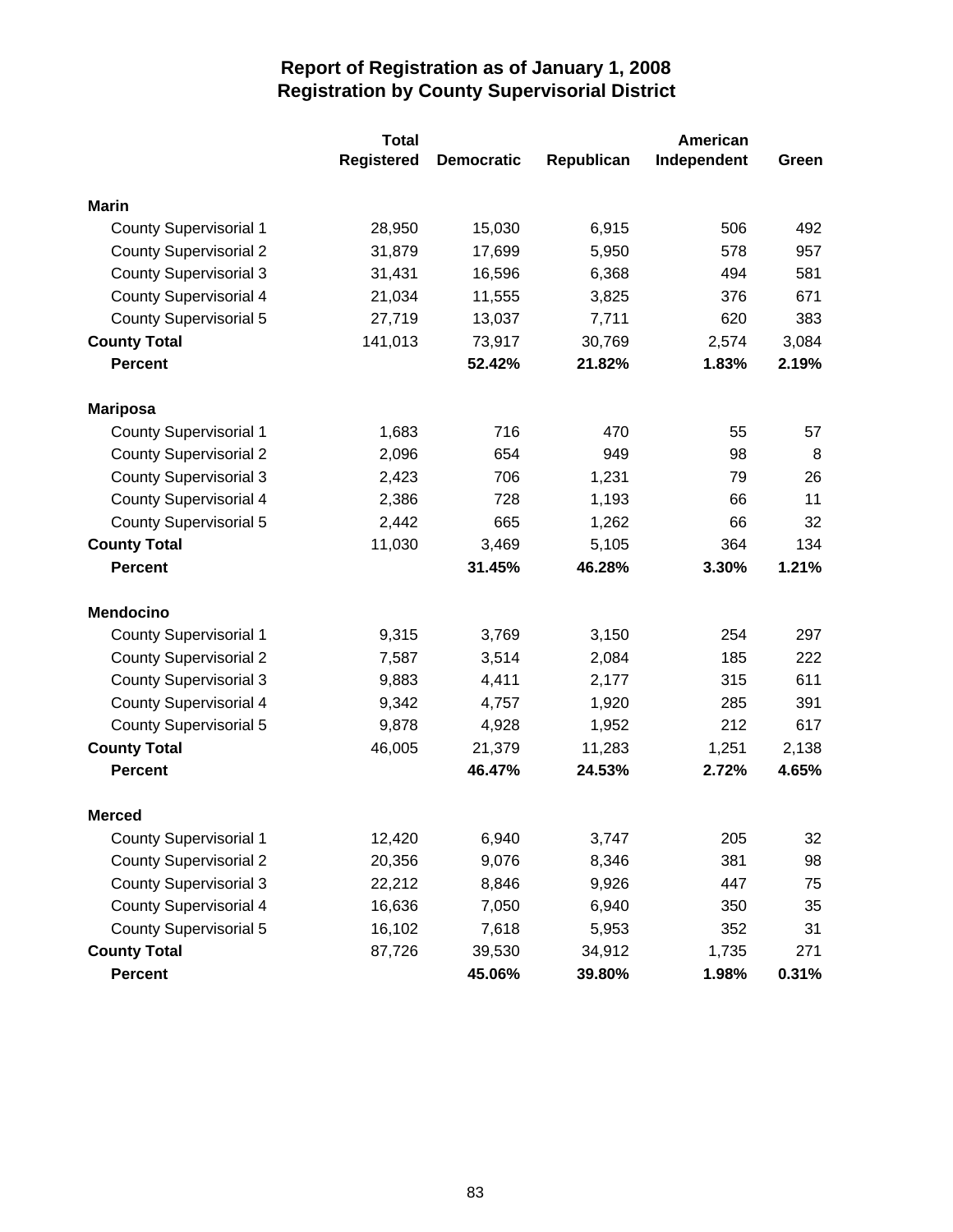|                               |             | <b>Decline to</b> |       |              |
|-------------------------------|-------------|-------------------|-------|--------------|
|                               | Libertarian | Freedom           | Other | <b>State</b> |
| Marin                         |             |                   |       |              |
| <b>County Supervisorial 1</b> | 146         | 54                | 104   | 5,703        |
| <b>County Supervisorial 2</b> | 166         | 68                | 98    | 6,363        |
| <b>County Supervisorial 3</b> | 173         | 60                | 94    | 7,065        |
| <b>County Supervisorial 4</b> | 136         | 49                | 70    | 4,352        |
| <b>County Supervisorial 5</b> | 130         | 57                | 104   | 5,677        |
| <b>County Total</b>           | 751         | 288               | 470   | 29,160       |
| <b>Percent</b>                | 0.53%       | 0.20%             | 0.33% | 20.68%       |
| <b>Mariposa</b>               |             |                   |       |              |
| <b>County Supervisorial 1</b> | 18          | 6                 | 22    | 339          |
| <b>County Supervisorial 2</b> | 9           | 4                 | 24    | 350          |
| <b>County Supervisorial 3</b> | 8           | 4                 | 24    | 345          |
| <b>County Supervisorial 4</b> | 19          | 4                 | 22    | 343          |
| <b>County Supervisorial 5</b> | 18          | 5                 | 21    | 373          |
| <b>County Total</b>           | 72          | 23                | 113   | 1,750        |
| <b>Percent</b>                | 0.65%       | 0.21%             | 1.02% | 15.87%       |
| <b>Mendocino</b>              |             |                   |       |              |
| <b>County Supervisorial 1</b> | 59          | 34                | 44    | 1,708        |
| <b>County Supervisorial 2</b> | 47          | 37                | 32    | 1,466        |
| <b>County Supervisorial 3</b> | 89          | 84                | 110   | 2,086        |
| <b>County Supervisorial 4</b> | 70          | 36                | 40    | 1,843        |
| <b>County Supervisorial 5</b> | 102         | 52                | 46    | 1,969        |
| <b>County Total</b>           | 367         | 243               | 272   | 9,072        |
| <b>Percent</b>                | 0.80%       | 0.53%             | 0.59% | 19.72%       |
| <b>Merced</b>                 |             |                   |       |              |
| <b>County Supervisorial 1</b> | 27          | 33                | 26    | 1,410        |
| <b>County Supervisorial 2</b> | 48          | 42                | 38    | 2,327        |
| <b>County Supervisorial 3</b> | 46          | 30                | 34    | 2,808        |
| <b>County Supervisorial 4</b> | 68          | 43                | 44    | 2,106        |
| <b>County Supervisorial 5</b> | 44          | 38                | 24    | 2,042        |
| <b>County Total</b>           | 233         | 186               | 166   | 10,693       |
| <b>Percent</b>                | 0.27%       | 0.21%             | 0.19% | 12.19%       |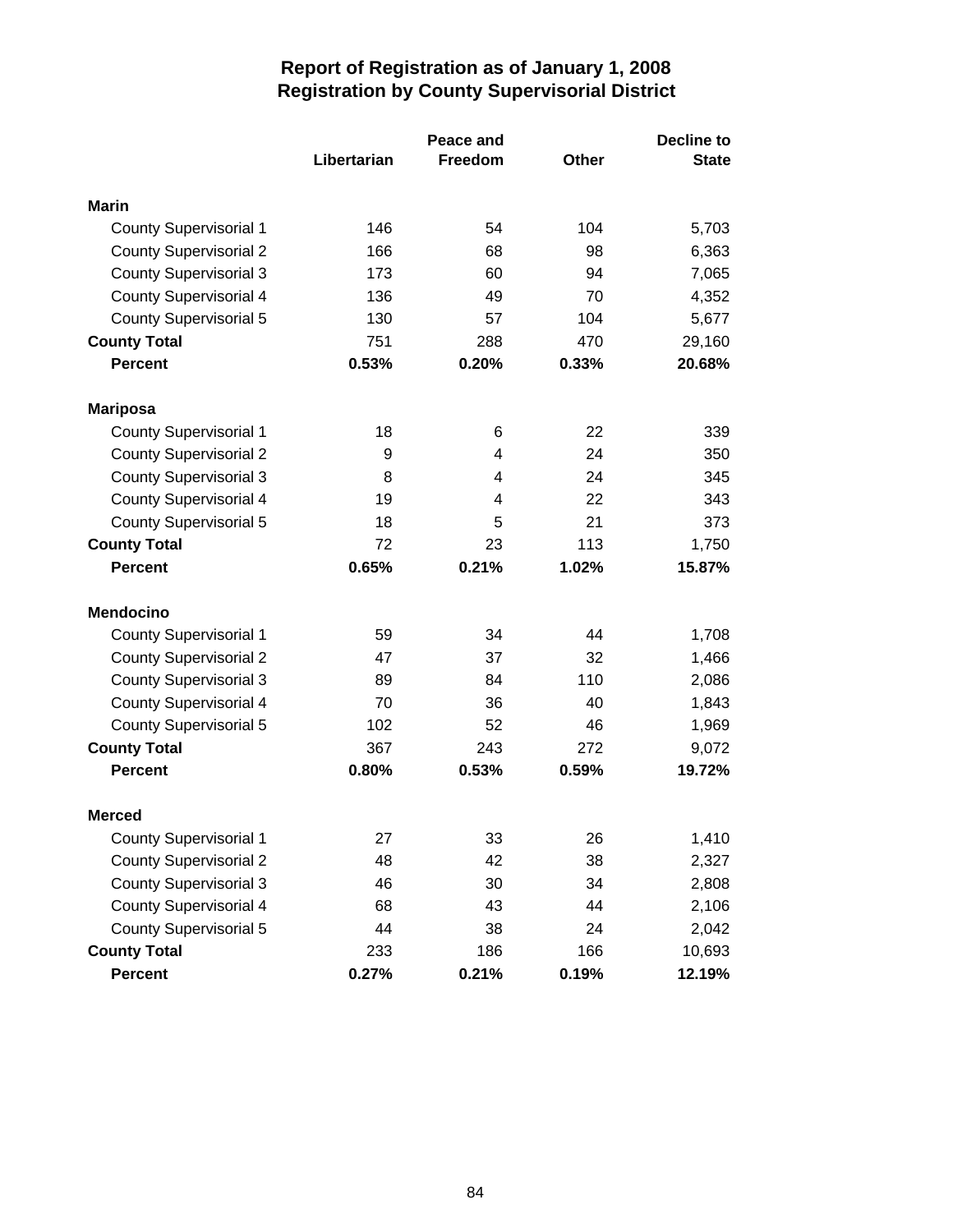|                               | <b>Total</b>      |                   |            | American    |                |
|-------------------------------|-------------------|-------------------|------------|-------------|----------------|
|                               | <b>Registered</b> | <b>Democratic</b> | Republican | Independent | Green          |
| <b>Modoc</b>                  |                   |                   |            |             |                |
| <b>County Supervisorial 1</b> | 755               | 203               | 389        | 27          | 9              |
| <b>County Supervisorial 2</b> | 1,198             | 381               | 547        | 44          | 8              |
| <b>County Supervisorial 3</b> | 1,062             | 317               | 544        | 40          | $\overline{7}$ |
| <b>County Supervisorial 4</b> | 1,202             | 369               | 568        | 37          | $\pmb{0}$      |
| <b>County Supervisorial 5</b> | 950               | 244               | 544        | 30          | $\mathbf 2$    |
| <b>County Total</b>           | 5,167             | 1,514             | 2,592      | 178         | 26             |
| <b>Percent</b>                |                   | 29.30%            | 50.16%     | 3.44%       | 0.50%          |
| Mono                          |                   |                   |            |             |                |
| <b>County Supervisorial 1</b> | 1,141             | 395               | 318        | 39          | 29             |
| <b>County Supervisorial 2</b> | 1,550             | 506               | 632        | 53          | 16             |
| <b>County Supervisorial 3</b> | 1,226             | 371               | 443        | 34          | 20             |
| <b>County Supervisorial 4</b> | 1,333             | 378               | 640        | 36          | 16             |
| <b>County Supervisorial 5</b> | 1,360             | 424               | 476        | 37          | 29             |
| <b>County Total</b>           | 6,610             | 2,074             | 2,509      | 199         | 110            |
| <b>Percent</b>                |                   | 31.38%            | 37.96%     | 3.01%       | 1.66%          |
| <b>Monterey</b>               |                   |                   |            |             |                |
| <b>County Supervisorial 1</b> | 15,228            | 9,140             | 3,155      | 237         | 62             |
| <b>County Supervisorial 2</b> | 30,101            | 15,416            | 8,288      | 623         | 229            |
| <b>County Supervisorial 3</b> | 17,614            | 9,417             | 4,835      | 320         | 59             |
| <b>County Supervisorial 4</b> | 28,780            | 13,771            | 8,354      | 625         | 246            |
| <b>County Supervisorial 5</b> | 48,139            | 20,085            | 17,279     | 973         | 596            |
| <b>County Total</b>           | 139,862           | 67,829            | 41,911     | 2,778       | 1,192          |
| <b>Percent</b>                |                   | 48.50%            | 29.97%     | 1.99%       | 0.85%          |
| <b>Napa</b>                   |                   |                   |            |             |                |
| <b>County Supervisorial 1</b> | 11,523            | 5,565             | 3,379      | 279         | 174            |
| <b>County Supervisorial 2</b> | 14,193            | 6,549             | 4,668      | 370         | 155            |
| <b>County Supervisorial 3</b> | 12,822            | 5,390             | 4,367      | 298         | 175            |
| <b>County Supervisorial 4</b> | 12,271            | 5,500             | 3,959      | 334         | 158            |
| <b>County Supervisorial 5</b> | 14,460            | 7,224             | 3,657      | 331         | 187            |
| <b>County Total</b>           | 65,269            | 30,228            | 20,030     | 1,612       | 849            |
| Percent                       |                   | 46.31%            | 30.69%     | 2.47%       | 1.30%          |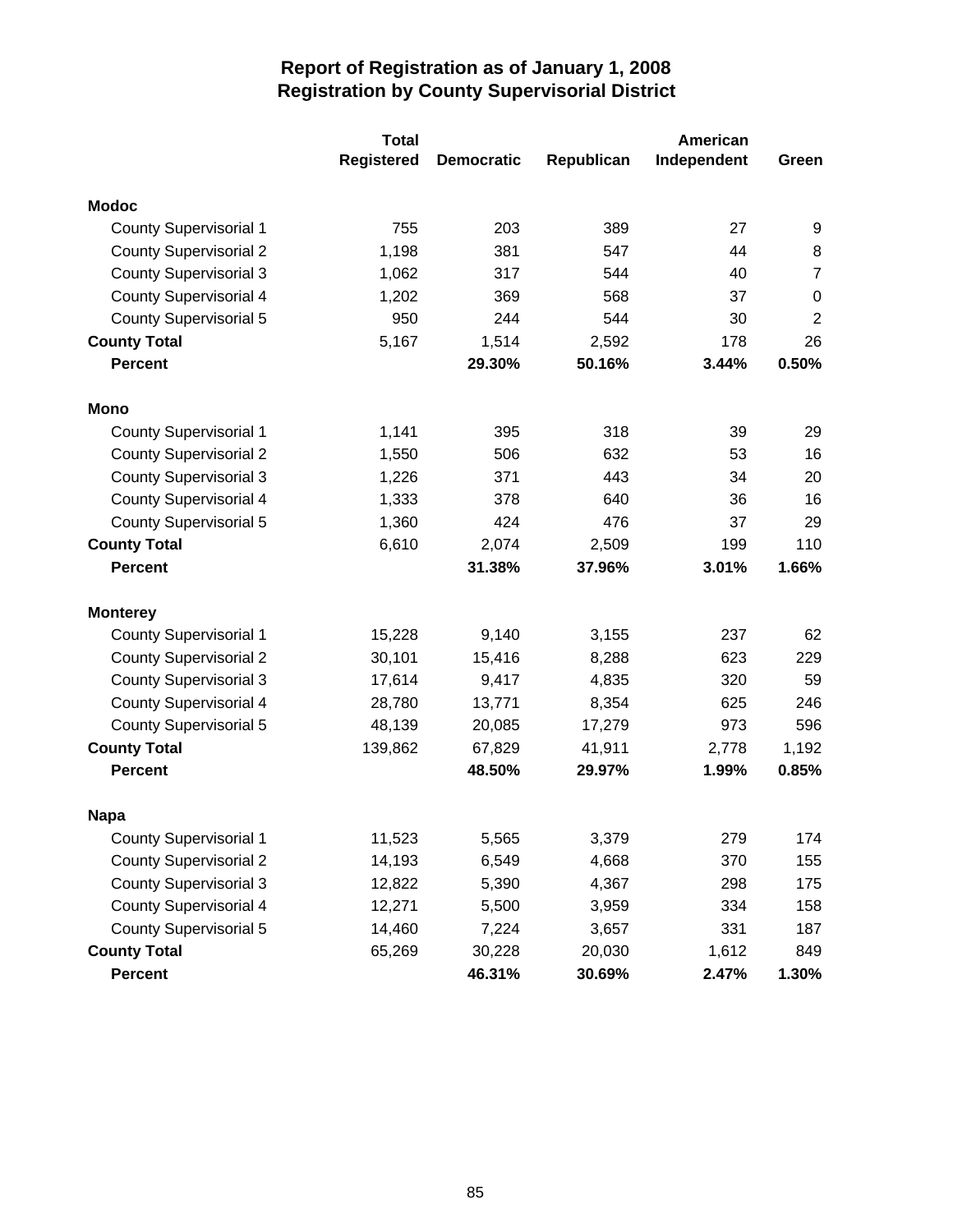|                               |             | <b>Decline to</b> |                |              |
|-------------------------------|-------------|-------------------|----------------|--------------|
|                               | Libertarian | <b>Freedom</b>    | Other          | <b>State</b> |
| <b>Modoc</b>                  |             |                   |                |              |
| <b>County Supervisorial 1</b> | 7           | 0                 | 1              | 119          |
| <b>County Supervisorial 2</b> | 9           | 1                 | $\overline{2}$ | 206          |
| <b>County Supervisorial 3</b> | 4           | 2                 | 0              | 148          |
| <b>County Supervisorial 4</b> | 4           | $\overline{2}$    | 1              | 221          |
| <b>County Supervisorial 5</b> | 9           | 1                 | 1              | 119          |
| <b>County Total</b>           | 33          | 6                 | 5              | 813          |
| <b>Percent</b>                | 0.64%       | 0.12%             | 0.10%          | 15.73%       |
| Mono                          |             |                   |                |              |
| <b>County Supervisorial 1</b> | 20          | 10                | 1              | 329          |
| <b>County Supervisorial 2</b> | 12          | 3                 | 0              | 328          |
| <b>County Supervisorial 3</b> | 16          | 6                 | 1              | 335          |
| <b>County Supervisorial 4</b> | 7           | 1                 | 1              | 254          |
| <b>County Supervisorial 5</b> | 14          | 3                 | 1              | 376          |
| <b>County Total</b>           | 69          | 23                | 4              | 1,622        |
| <b>Percent</b>                | 1.04%       | 0.35%             | 0.06%          | 24.54%       |
| <b>Monterey</b>               |             |                   |                |              |
| <b>County Supervisorial 1</b> | 37          | 60                | 49             | 2,488        |
| <b>County Supervisorial 2</b> | 125         | 82                | 74             | 5,264        |
| <b>County Supervisorial 3</b> | 62          | 82                | 50             | 2,789        |
| <b>County Supervisorial 4</b> | 114         | 79                | 81             | 5,510        |
| County Supervisorial 5        | 237         | 71                | 115            | 8,783        |
| <b>County Total</b>           | 575         | 374               | 369            | 24,834       |
| <b>Percent</b>                | 0.41%       | 0.27%             | 0.26%          | 17.76%       |
| <b>Napa</b>                   |             |                   |                |              |
| <b>County Supervisorial 1</b> | 67          | 25                | 78             | 1,956        |
| <b>County Supervisorial 2</b> | 67          | 24                | 106            | 2,254        |
| <b>County Supervisorial 3</b> | 83          | 40                | 91             | 2,378        |
| <b>County Supervisorial 4</b> | 65          | 35                | 78             | 2,142        |
| <b>County Supervisorial 5</b> | 81          | 31                | 111            | 2,838        |
| <b>County Total</b>           | 363         | 155               | 464            | 11,568       |
| <b>Percent</b>                | 0.56%       | 0.24%             | 0.71%          | 17.72%       |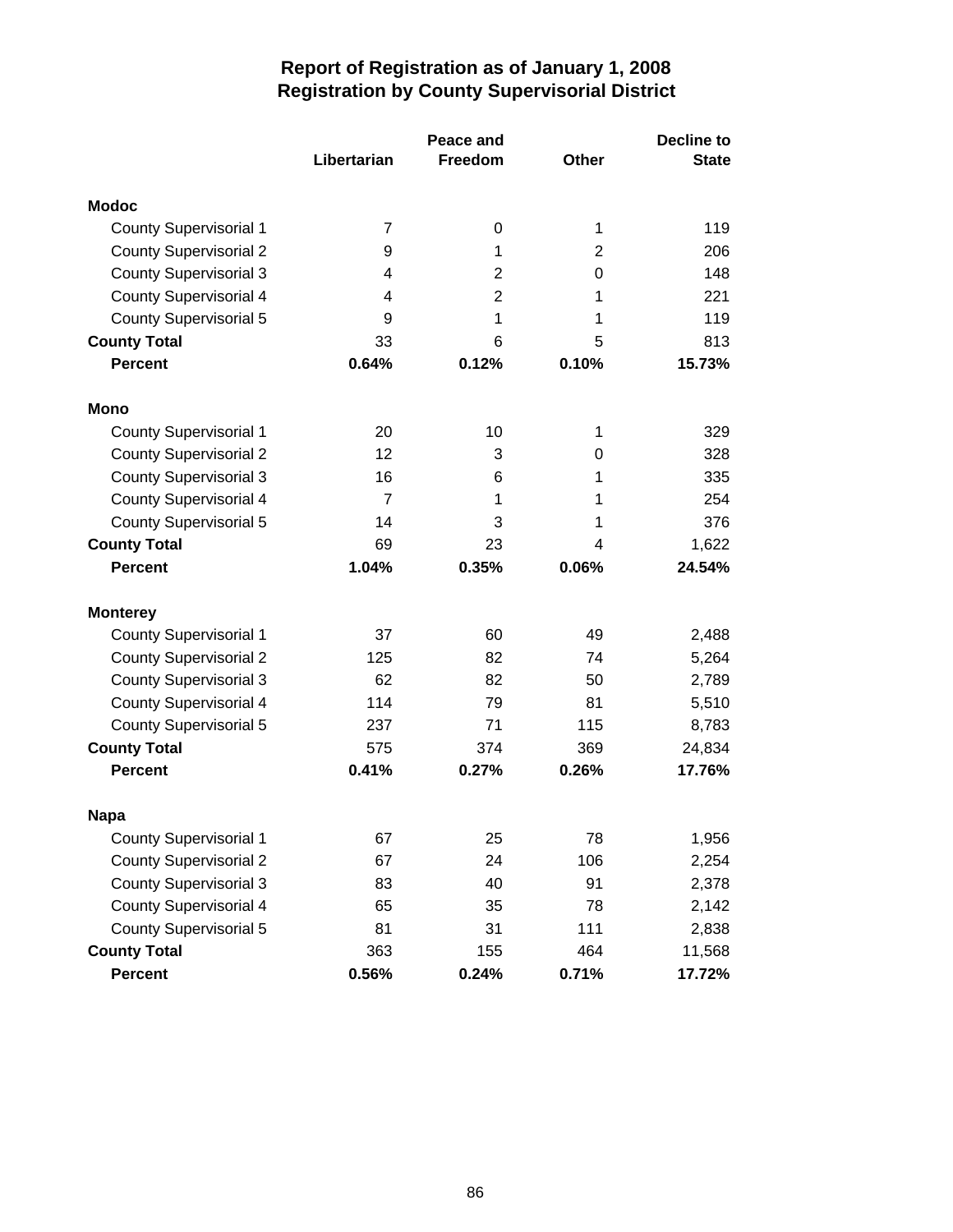|                               | <b>Total</b>      |                   |            | American    |       |
|-------------------------------|-------------------|-------------------|------------|-------------|-------|
|                               | <b>Registered</b> | <b>Democratic</b> | Republican | Independent | Green |
| <b>Nevada</b>                 |                   |                   |            |             |       |
| <b>County Supervisorial 1</b> | 13,176            | 4,688             | 5,233      | 312         | 425   |
| <b>County Supervisorial 2</b> | 12,693            | 3,496             | 6,817      | 291         | 121   |
| <b>County Supervisorial 3</b> | 10,554            | 3,737             | 4,285      | 297         | 194   |
| <b>County Supervisorial 4</b> | 12,423            | 3,776             | 5,607      | 346         | 348   |
| <b>County Supervisorial 5</b> | 9,326             | 3,395             | 2,806      | 319         | 214   |
| <b>County Total</b>           | 58,172            | 19,092            | 24,748     | 1,565       | 1,302 |
| <b>Percent</b>                |                   | 32.82%            | 42.54%     | 2.69%       | 2.24% |
| Orange                        |                   |                   |            |             |       |
| <b>County Supervisorial 1</b> | 211,605           | 83,078            | 81,029     | 3,676       | 821   |
| <b>County Supervisorial 2</b> | 365,054           | 104,558           | 176,164    | 8,042       | 2,443 |
| <b>County Supervisorial 3</b> | 335,328           | 92,163            | 164,282    | 6,533       | 1,750 |
| <b>County Supervisorial 4</b> | 255,423           | 91,053            | 107,710    | 5,337       | 1,202 |
| <b>County Supervisorial 5</b> | 365,174           | 94,905            | 185,653    | 8,438       | 1,923 |
| <b>County Total</b>           | 1,532,584         | 465,757           | 714,838    | 32,026      | 8,139 |
| <b>Percent</b>                |                   | 30.39%            | 46.64%     | 2.09%       | 0.53% |
| <b>Placer</b>                 |                   |                   |            |             |       |
| <b>County Supervisorial 1</b> | 35,390            | 10,926            | 17,599     | 729         | 188   |
| <b>County Supervisorial 2</b> | 48,495            | 13,777            | 25,493     | 1,052       | 252   |
| <b>County Supervisorial 3</b> | 30,201            | 8,688             | 15,077     | 597         | 306   |
| <b>County Supervisorial 4</b> | 36,210            | 9,419             | 19,740     | 637         | 203   |
| <b>County Supervisorial 5</b> | 28,901            | 8,620             | 12,754     | 779         | 404   |
| <b>County Total</b>           | 179,197           | 51,430            | 90,663     | 3,794       | 1,353 |
| <b>Percent</b>                |                   | 28.70%            | 50.59%     | 2.12%       | 0.76% |
| <b>Plumas</b>                 |                   |                   |            |             |       |
| <b>County Supervisorial 1</b> | 2,357             | 778               | 970        | 91          | 14    |
| <b>County Supervisorial 2</b> | 2,423             | 886               | 915        | 102         | 25    |
| <b>County Supervisorial 3</b> | 2,257             | 650               | 1,185      | 65          | 3     |
| <b>County Supervisorial 4</b> | 2,594             | 933               | 1,036      | 96          | 34    |
| <b>County Supervisorial 5</b> | 3,183             | 1,044             | 1,463      | 91          | 24    |
| <b>County Total</b>           | 12,814            | 4,291             | 5,569      | 445         | 100   |
| Percent                       |                   | 33.49%            | 43.46%     | 3.47%       | 0.78% |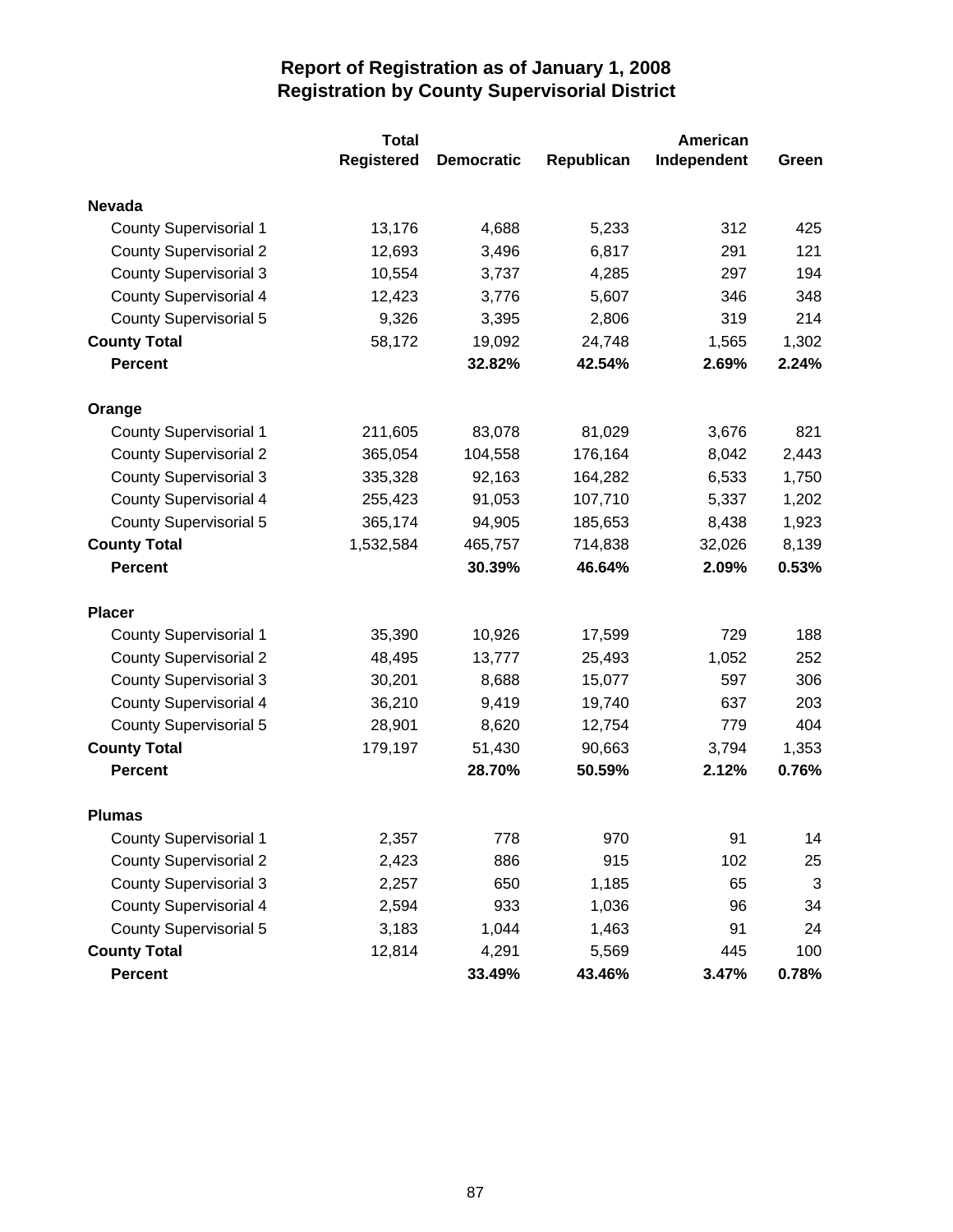|                               |             | <b>Decline to</b> |              |              |
|-------------------------------|-------------|-------------------|--------------|--------------|
|                               | Libertarian | Freedom           | <b>Other</b> | <b>State</b> |
| <b>Nevada</b>                 |             |                   |              |              |
| <b>County Supervisorial 1</b> | 106         | 27                | 48           | 2,337        |
| <b>County Supervisorial 2</b> | 64          | 19                | 54           | 1,831        |
| <b>County Supervisorial 3</b> | 75          | 27                | 51           | 1,888        |
| <b>County Supervisorial 4</b> | 96          | 33                | 53           | 2,164        |
| <b>County Supervisorial 5</b> | 107         | 18                | 21           | 2,446        |
| <b>County Total</b>           | 448         | 124               | 227          | 10,666       |
| <b>Percent</b>                | 0.77%       | 0.21%             | 0.39%        | 18.34%       |
| Orange                        |             |                   |              |              |
| <b>County Supervisorial 1</b> | 1,226       | 911               | 1,084        | 39,780       |
| <b>County Supervisorial 2</b> | 2,991       | 954               | 1,938        | 67,964       |
| <b>County Supervisorial 3</b> | 2,211       | 709               | 1,353        | 66,327       |
| <b>County Supervisorial 4</b> | 1,611       | 993               | 1,255        | 46,262       |
| <b>County Supervisorial 5</b> | 2,460       | 607               | 1,570        | 69,618       |
| <b>County Total</b>           | 10,499      | 4,174             | 7,200        | 289,951      |
| <b>Percent</b>                | 0.69%       | 0.27%             | 0.47%        | 18.92%       |
| <b>Placer</b>                 |             |                   |              |              |
| <b>County Supervisorial 1</b> | 187         | 48                | 53           | 5,660        |
| <b>County Supervisorial 2</b> | 278         | 45                | 57           | 7,541        |
| <b>County Supervisorial 3</b> | 229         | 50                | 114          | 5,140        |
| <b>County Supervisorial 4</b> | 227         | 37                | 52           | 5,895        |
| <b>County Supervisorial 5</b> | 282         | 60                | 134          | 5,868        |
| <b>County Total</b>           | 1,203       | 240               | 410          | 30,104       |
| <b>Percent</b>                | 0.67%       | 0.13%             | 0.23%        | 16.80%       |
| <b>Plumas</b>                 |             |                   |              |              |
| <b>County Supervisorial 1</b> | 19          | 6                 | 7            | 472          |
| <b>County Supervisorial 2</b> | 19          | 6                 | 3            | 467          |
| <b>County Supervisorial 3</b> | 15          | 5                 | 4            | 330          |
| <b>County Supervisorial 4</b> | 16          | 7                 | 7            | 465          |
| <b>County Supervisorial 5</b> | 20          | 5                 | 5            | 531          |
| <b>County Total</b>           | 89          | 29                | 26           | 2,265        |
| <b>Percent</b>                | 0.69%       | 0.23%             | 0.20%        | 17.68%       |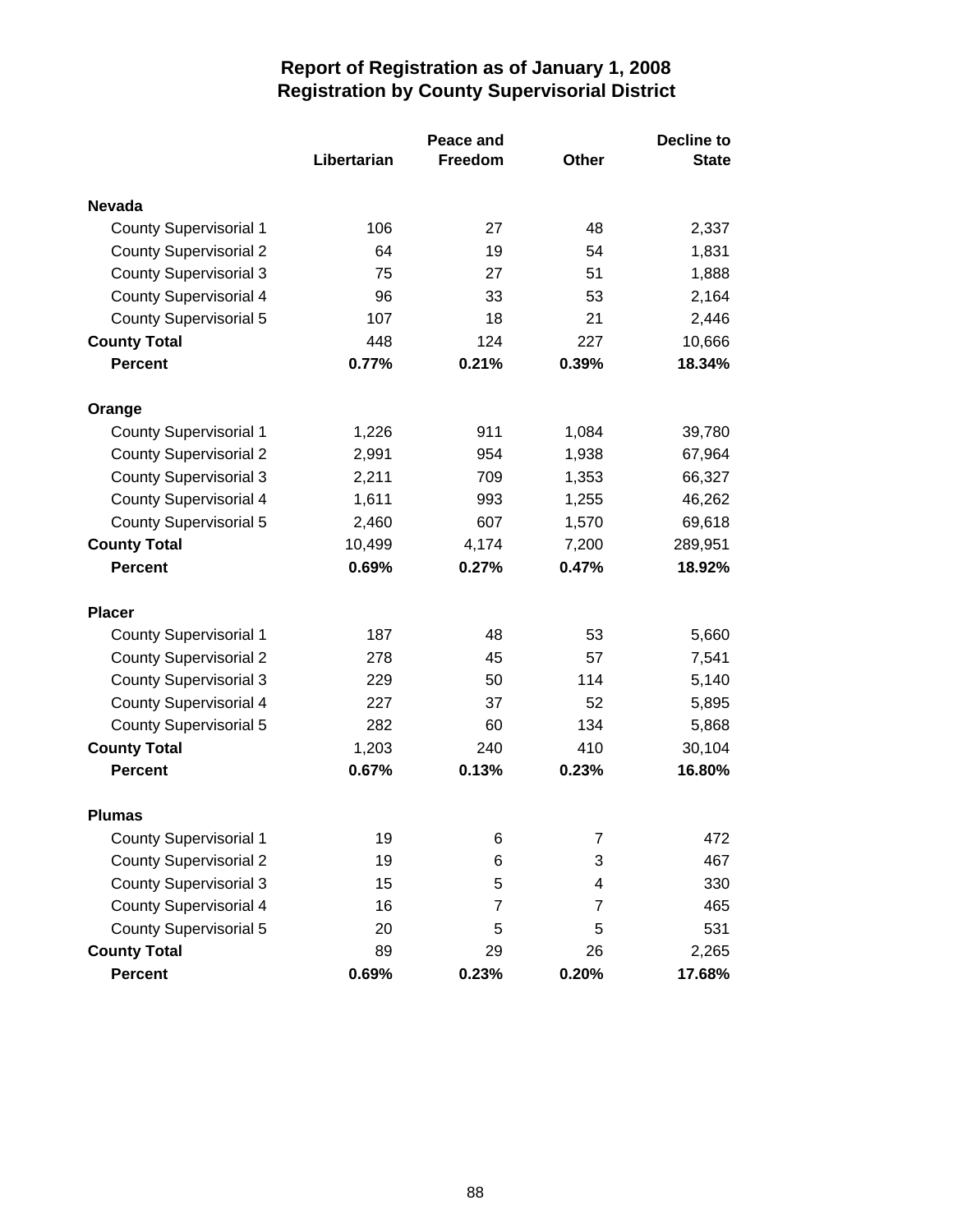|                               | <b>Total</b>      |                   |            | American    |       |
|-------------------------------|-------------------|-------------------|------------|-------------|-------|
|                               | <b>Registered</b> | <b>Democratic</b> | Republican | Independent | Green |
| <b>Riverside</b>              |                   |                   |            |             |       |
| <b>County Supervisorial 1</b> | 139,718           | 47,869            | 60,984     | 3,695       | 644   |
| <b>County Supervisorial 2</b> | 126,456           | 43,846            | 54,229     | 3,164       | 528   |
| <b>County Supervisorial 3</b> | 188,135           | 52,724            | 95,025     | 5,016       | 624   |
| <b>County Supervisorial 4</b> | 136,690           | 52,564            | 61,152     | 2,641       | 321   |
| <b>County Supervisorial 5</b> | 128,643           | 52,784            | 47,929     | 3,277       | 428   |
| <b>County Total</b>           | 719,642           | 249,787           | 319,319    | 17,793      | 2,545 |
| <b>Percent</b>                |                   | 34.71%            | 44.37%     | 2.47%       | 0.35% |
| <b>Sacramento</b>             |                   |                   |            |             |       |
| <b>County Supervisorial 1</b> | 110,861           | 54,550            | 26,040     | 2,898       | 1,639 |
| <b>County Supervisorial 2</b> | 92,851            | 51,098            | 20,681     | 2,002       | 643   |
| <b>County Supervisorial 3</b> | 123,701           | 51,640            | 44,759     | 2,841       | 1,249 |
| <b>County Supervisorial 4</b> | 129,756           | 42,669            | 58,495     | 3,080       | 836   |
| County Supervisorial 5        | 144,441           | 58,040            | 52,932     | 3,482       | 799   |
| <b>County Total</b>           | 601,610           | 257,997           | 202,907    | 14,303      | 5,166 |
| <b>Percent</b>                |                   | 42.88%            | 33.73%     | 2.38%       | 0.86% |
| <b>San Benito</b>             |                   |                   |            |             |       |
| <b>County Supervisorial 1</b> | 4,703             | 1,832             | 1,818      | 99          | 31    |
| <b>County Supervisorial 2</b> | 5,336             | 2,398             | 1,753      | 132         | 53    |
| <b>County Supervisorial 3</b> | 3,656             | 1,902             | 945        | 95          | 18    |
| <b>County Supervisorial 4</b> | 5,891             | 2,099             | 2,618      | 143         | 30    |
| <b>County Supervisorial 5</b> | 3,725             | 2,266             | 627        | 77          | 13    |
| <b>County Total</b>           | 23,311            | 10,497            | 7,761      | 546         | 145   |
| <b>Percent</b>                |                   | 45.03%            | 33.29%     | 2.34%       | 0.62% |
| <b>San Bernardino</b>         |                   |                   |            |             |       |
| <b>County Supervisorial 1</b> | 156,724           | 52,313            | 68,841     | 5,429       | 497   |
| <b>County Supervisorial 2</b> | 158,221           | 58,520            | 66,089     | 3,677       | 700   |
| <b>County Supervisorial 3</b> | 171,091           | 56,702            | 78,932     | 4,983       | 896   |
| <b>County Supervisorial 4</b> | 123,500           | 49,092            | 49,210     | 2,508       | 446   |
| <b>County Supervisorial 5</b> | 114,146           | 55,233            | 36,472     | 2,652       | 360   |
| <b>County Total</b>           | 723,682           | 271,860           | 299,544    | 19,249      | 2,899 |
| Percent                       |                   | 37.57%            | 41.39%     | 2.66%       | 0.40% |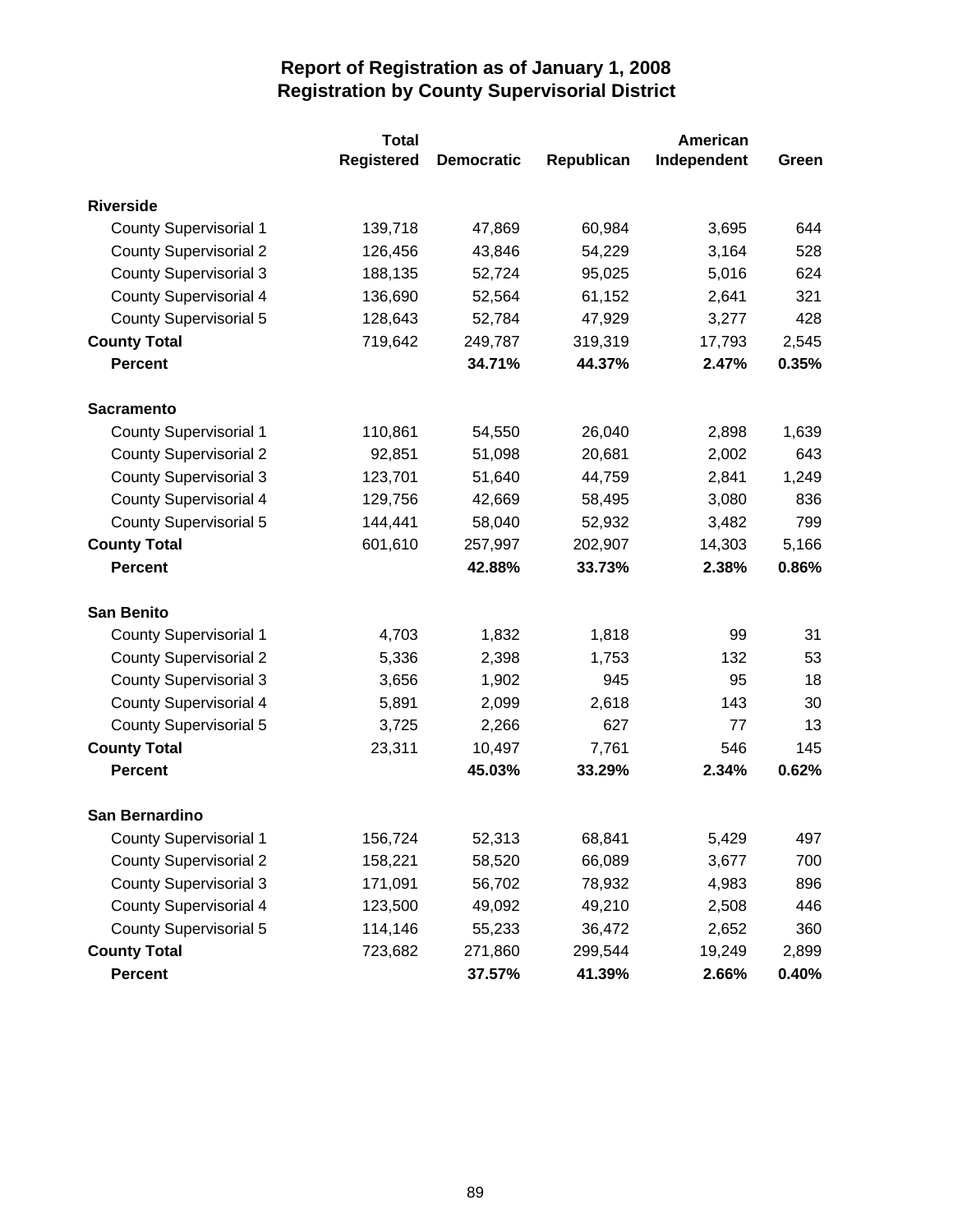|                               |             | <b>Decline to</b> |       |              |
|-------------------------------|-------------|-------------------|-------|--------------|
|                               | Libertarian | Freedom           | Other | <b>State</b> |
| <b>Riverside</b>              |             |                   |       |              |
| <b>County Supervisorial 1</b> | 780         | 507               | 1,105 | 24,134       |
| <b>County Supervisorial 2</b> | 742         | 472               | 883   | 22,592       |
| <b>County Supervisorial 3</b> | 857         | 332               | 1,354 | 32,203       |
| <b>County Supervisorial 4</b> | 407         | 174               | 762   | 18,669       |
| <b>County Supervisorial 5</b> | 664         | 488               | 957   | 22,116       |
| <b>County Total</b>           | 3,450       | 1,973             | 5,061 | 119,714      |
| <b>Percent</b>                | 0.48%       | 0.27%             | 0.70% | 16.64%       |
| <b>Sacramento</b>             |             |                   |       |              |
| <b>County Supervisorial 1</b> | 680         | 996               | 375   | 23,683       |
| <b>County Supervisorial 2</b> | 327         | 976               | 254   | 16,870       |
| <b>County Supervisorial 3</b> | 663         | 517               | 312   | 21,720       |
| <b>County Supervisorial 4</b> | 731         | 327               | 356   | 23,262       |
| <b>County Supervisorial 5</b> | 581         | 777               | 378   | 27,452       |
| <b>County Total</b>           | 2,982       | 3,593             | 1,675 | 112,987      |
| <b>Percent</b>                | 0.50%       | 0.60%             | 0.28% | 18.78%       |
| <b>San Benito</b>             |             |                   |       |              |
| <b>County Supervisorial 1</b> | 27          | 13                | 20    | 863          |
| <b>County Supervisorial 2</b> | 25          | 10                | 22    | 943          |
| <b>County Supervisorial 3</b> | 24          | 10                | 15    | 647          |
| <b>County Supervisorial 4</b> | 24          | 6                 | 23    | 948          |
| <b>County Supervisorial 5</b> | 11          | 23                | 14    | 694          |
| <b>County Total</b>           | 111         | 62                | 94    | 4,095        |
| <b>Percent</b>                | 0.48%       | 0.27%             | 0.40% | 17.57%       |
| San Bernardino                |             |                   |       |              |
| <b>County Supervisorial 1</b> | 935         | 463               | 910   | 27,336       |
| <b>County Supervisorial 2</b> | 693         | 498               | 768   | 27,276       |
| <b>County Supervisorial 3</b> | 941         | 475               | 1,098 | 27,064       |
| <b>County Supervisorial 4</b> | 513         | 422               | 615   | 20,694       |
| <b>County Supervisorial 5</b> | 400         | 610               | 626   | 17,793       |
| <b>County Total</b>           | 3,482       | 2,468             | 4,017 | 120,163      |
| <b>Percent</b>                | 0.48%       | 0.34%             | 0.56% | 16.60%       |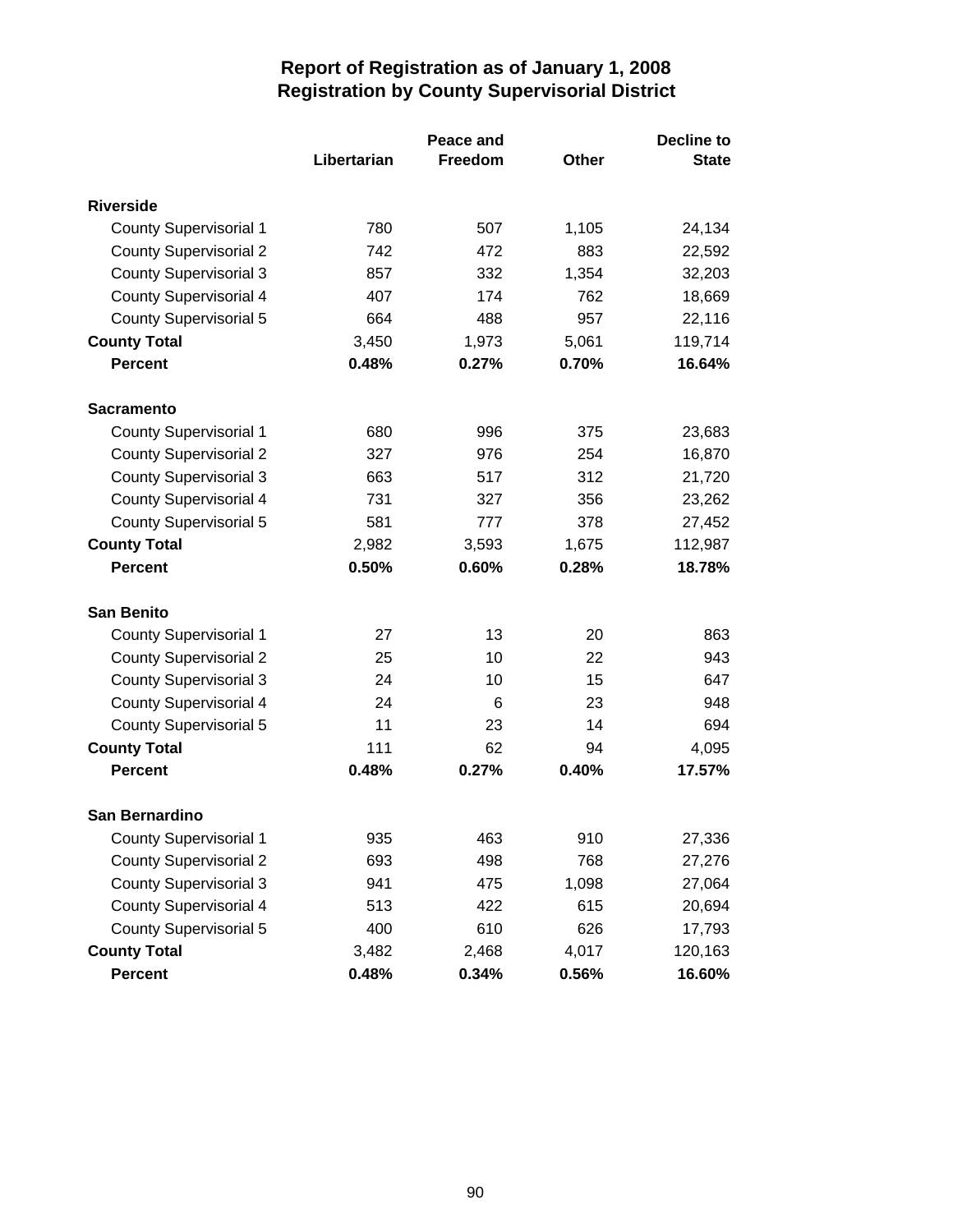|                                | <b>Total</b>      |                   |            | American    |        |
|--------------------------------|-------------------|-------------------|------------|-------------|--------|
|                                | <b>Registered</b> | <b>Democratic</b> | Republican | Independent | Green  |
| San Diego                      |                   |                   |            |             |        |
| <b>County Supervisorial 1</b>  | 222,010           | 92,321            | 70,233     | 4,607       | 1,277  |
| <b>County Supervisorial 2</b>  | 267,215           | 81,438            | 121,426    | 7,124       | 1,324  |
| <b>County Supervisorial 3</b>  | 288,324           | 89,541            | 118,679    | 6,491       | 1,818  |
| <b>County Supervisorial 4</b>  | 242,538           | 106,027           | 66,196     | 5,675       | 2,387  |
| County Supervisorial 5         | 259,479           | 71,241            | 121,991    | 7,017       | 1,366  |
| <b>County Total</b>            | 1,279,566         | 440,568           | 498,525    | 30,914      | 8,172  |
| <b>Percent</b>                 |                   | 34.43%            | 38.96%     | 2.42%       | 0.64%  |
| <b>San Francisco</b>           |                   |                   |            |             |        |
| <b>County Supervisorial 1</b>  | 35,252            | 17,868            | 4,119      | 518         | 888    |
| <b>County Supervisorial 2</b>  | 41,107            | 19,837            | 8,822      | 776         | 564    |
| <b>County Supervisorial 3</b>  | 32,513            | 15,470            | 4,052      | 537         | 665    |
| County Supervisorial 4         | 36,214            | 17,027            | 4,393      | 561         | 767    |
| County Supervisorial 5         | 43,374            | 25,149            | 2,567      | 749         | 1,965  |
| County Supervisorial 6         | 35,748            | 19,168            | 3,078      | 722         | 1,188  |
| <b>County Supervisorial 7</b>  | 39,664            | 21,061            | 6,391      | 610         | 733    |
| <b>County Supervisorial 8</b>  | 48,542            | 31,490            | 2,994      | 540         | 1,836  |
| <b>County Supervisorial 9</b>  | 31,594            | 18,489            | 1,848      | 413         | 1,501  |
| <b>County Supervisorial 10</b> | 33,487            | 20,246            | 2,106      | 646         | 571    |
| <b>County Supervisorial 11</b> | 31,705            | 17,541            | 2,752      | 502         | 462    |
| <b>County Total</b>            | 409,200           | 223,346           | 43,122     | 6,574       | 11,140 |
| <b>Percent</b>                 |                   | 54.58%            | 10.54%     | 1.61%       | 2.72%  |
| San Joaquin                    |                   |                   |            |             |        |
| <b>County Supervisorial 1</b>  | 36,923            | 21,157            | 9,560      | 622         | 134    |
| <b>County Supervisorial 2</b>  | 40,946            | 19,100            | 15,108     | 752         | 180    |
| <b>County Supervisorial 3</b>  | 50,790            | 22,411            | 19,584     | 928         | 146    |
| County Supervisorial 4         | 56,634            | 18,159            | 29,191     | 1,186       | 198    |
| <b>County Supervisorial 5</b>  | 56,190            | 21,272            | 23,540     | 1,235       | 169    |
| <b>County Total</b>            | 241,483           | 102,099           | 96,983     | 4,723       | 827    |
| <b>Percent</b>                 |                   | 42.28%            | 40.16%     | 1.96%       | 0.34%  |
| San Luis Obispo                |                   |                   |            |             |        |
| <b>County Supervisorial 1</b>  | 29,373            | 8,263             | 15,045     | 727         | 186    |
| <b>County Supervisorial 2</b>  | 30,349            | 12,405            | 10,479     | 734         | 561    |
| <b>County Supervisorial 3</b>  | 28,084            | 10,908            | 10,436     | 660         | 424    |
| <b>County Supervisorial 4</b>  | 30,057            | 10,440            | 13,372     | 752         | 225    |
| <b>County Supervisorial 5</b>  | 26,509            | 8,834             | 11,250     | 648         | 377    |
| <b>County Total</b>            | 144,372           | 50,850            | 60,582     | 3,521       | 1,773  |
| <b>Percent</b>                 |                   | 35.22%            | 41.96%     | 2.44%       | 1.23%  |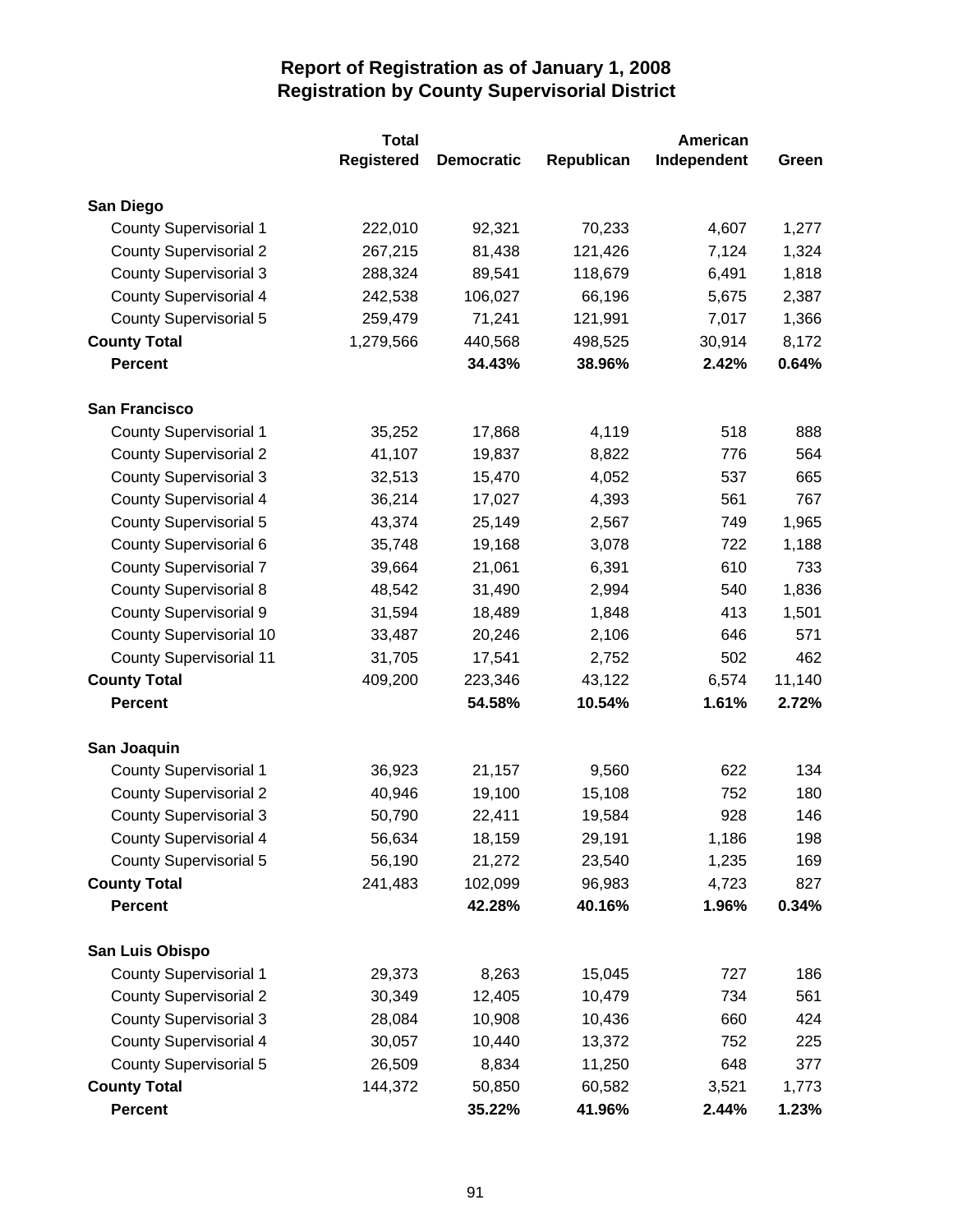|                                | Peace and   |         |              | <b>Decline to</b> |
|--------------------------------|-------------|---------|--------------|-------------------|
|                                | Libertarian | Freedom | <b>Other</b> | <b>State</b>      |
| San Diego                      |             |         |              |                   |
| <b>County Supervisorial 1</b>  | 1,144       | 713     | 1,591        | 50,124            |
| <b>County Supervisorial 2</b>  | 1,760       | 535     | 2,022        | 51,586            |
| <b>County Supervisorial 3</b>  | 1,762       | 485     | 1,634        | 67,914            |
| <b>County Supervisorial 4</b>  | 1,787       | 726     | 1,872        | 57,868            |
| <b>County Supervisorial 5</b>  | 1,660       | 463     | 1,402        | 54,339            |
| <b>County Total</b>            | 8,113       | 2,922   | 8,521        | 281,831           |
| <b>Percent</b>                 | 0.63%       | 0.23%   | 0.67%        | 22.03%            |
| <b>San Francisco</b>           |             |         |              |                   |
| <b>County Supervisorial 1</b>  | 181         | 92      | 78           | 11,508            |
| <b>County Supervisorial 2</b>  | 223         | 51      | 78           | 10,756            |
| <b>County Supervisorial 3</b>  | 219         | 95      | 61           | 11,414            |
| <b>County Supervisorial 4</b>  | 138         | 116     | 100          | 13,112            |
| <b>County Supervisorial 5</b>  | 269         | 209     | 125          | 12,341            |
| <b>County Supervisorial 6</b>  | 265         | 177     | 87           | 11,063            |
| <b>County Supervisorial 7</b>  | 207         | 87      | 86           | 10,489            |
| <b>County Supervisorial 8</b>  | 282         | 149     | 100          | 11,151            |
| <b>County Supervisorial 9</b>  | 153         | 192     | 85           | 8,913             |
| <b>County Supervisorial 10</b> | 136         | 193     | 126          | 9,463             |
| <b>County Supervisorial 11</b> | 112         | 156     | 91           | 10,089            |
| <b>County Total</b>            | 2,185       | 1,517   | 1,017        | 120,299           |
| <b>Percent</b>                 | 0.53%       | 0.37%   | 0.25%        | 29.40%            |
| San Joaquin                    |             |         |              |                   |
| <b>County Supervisorial 1</b>  | 86          | 172     | 213          | 4,979             |
| <b>County Supervisorial 2</b>  | 142         | 146     | 271          | 5,247             |
| <b>County Supervisorial 3</b>  | 160         | 156     | 354          | 7,051             |
| <b>County Supervisorial 4</b>  | 217         | 130     | 402          | 7,151             |
| <b>County Supervisorial 5</b>  | 224         | 110     | 451          | 9,189             |
| <b>County Total</b>            | 829         | 714     | 1,691        | 33,617            |
| <b>Percent</b>                 | 0.34%       | 0.30%   | 0.70%        | 13.92%            |
| San Luis Obispo                |             |         |              |                   |
| <b>County Supervisorial 1</b>  | 158         | 51      | 298          | 4,645             |
| <b>County Supervisorial 2</b>  | 209         | 67      | 405          | 5,489             |
| <b>County Supervisorial 3</b>  | 218         | 45      | 359          | 5,034             |
| <b>County Supervisorial 4</b>  | 155         | 56      | 361          | 4,696             |
| <b>County Supervisorial 5</b>  | 214         | 58      | 303          | 4,825             |
| <b>County Total</b>            | 954         | 277     | 1,726        | 24,689            |
| <b>Percent</b>                 | 0.66%       | 0.19%   | 1.20%        | 17.10%            |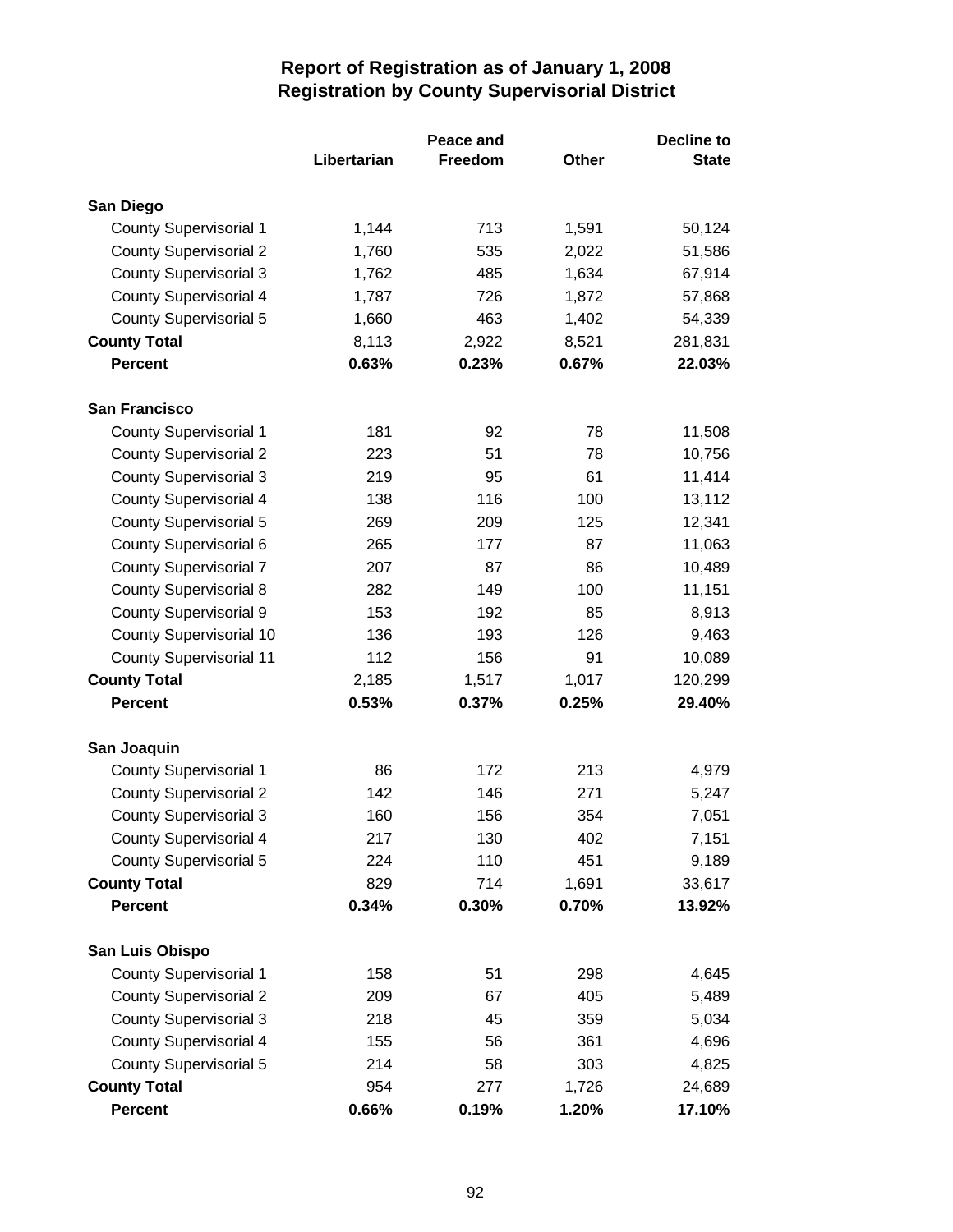|                               | <b>Total</b>      |                   |            | American    |       |  |
|-------------------------------|-------------------|-------------------|------------|-------------|-------|--|
|                               | <b>Registered</b> | <b>Democratic</b> | Republican | Independent | Green |  |
| <b>San Mateo</b>              |                   |                   |            |             |       |  |
| <b>County Supervisorial 1</b> | 69,813            | 34,700            | 17,146     | 1,335       | 561   |  |
| <b>County Supervisorial 2</b> | 72,422            | 35,162            | 17,682     | 1,370       | 587   |  |
| <b>County Supervisorial 3</b> | 88,421            | 41,577            | 23,589     | 1,805       | 1,214 |  |
| <b>County Supervisorial 4</b> | 60,479            | 30,387            | 15,396     | 1,046       | 616   |  |
| <b>County Supervisorial 5</b> | 60,424            | 33,007            | 9,296      | 1,065       | 439   |  |
| <b>County Total</b>           | 351,559           | 174,833           | 83,109     | 6,621       | 3,417 |  |
| <b>Percent</b>                |                   | 49.73%            | 23.64%     | 1.88%       | 0.97% |  |
| Santa Barbara                 |                   |                   |            |             |       |  |
| <b>County Supervisorial 1</b> | 35,351            | 16,606            | 9,371      | 727         | 708   |  |
| <b>County Supervisorial 2</b> | 45,558            | 20,127            | 14,261     | 816         | 764   |  |
| <b>County Supervisorial 3</b> | 37,294            | 13,683            | 13,212     | 778         | 447   |  |
| <b>County Supervisorial 4</b> | 34,804            | 11,866            | 15,628     | 930         | 119   |  |
| <b>County Supervisorial 5</b> | 25,709            | 10,416            | 9,925      | 551         | 89    |  |
| <b>County Total</b>           | 178,716           | 72,698            | 62,397     | 3,802       | 2,127 |  |
| <b>Percent</b>                |                   | 40.68%            | 34.91%     | 2.13%       | 1.19% |  |
| <b>Santa Clara</b>            |                   |                   |            |             |       |  |
| <b>County Supervisorial 1</b> | 153,748           | 65,405            | 50,137     | 3,153       | 895   |  |
| <b>County Supervisorial 2</b> | 93,709            | 49,296            | 17,665     | 1,804       | 780   |  |
| <b>County Supervisorial 3</b> | 123,246           | 54,530            | 28,878     | 2,223       | 634   |  |
| <b>County Supervisorial 4</b> | 141,438           | 65,704            | 38,141     | 2,847       | 1,141 |  |
| <b>County Supervisorial 5</b> | 167,588           | 71,820            | 45,342     | 2,072       | 1,470 |  |
| <b>County Total</b>           | 679,729           | 306,755           | 180,163    | 12,099      | 4,920 |  |
| <b>Percent</b>                |                   | 45.13%            | 26.51%     | 1.78%       | 0.72% |  |
| <b>Santa Cruz</b>             |                   |                   |            |             |       |  |
| <b>County Supervisorial 1</b> | 28,379            | 14,650            | 6,120      | 538         | 824   |  |
| <b>County Supervisorial 2</b> | 28,662            | 14,686            | 7,238      | 504         | 544   |  |
| <b>County Supervisorial 3</b> | 31,066            | 18,142            | 3,357      | 459         | 1,581 |  |
| <b>County Supervisorial 4</b> | 15,338            | 9,368             | 2,752      | 235         | 149   |  |
| <b>County Supervisorial 5</b> | 30,464            | 14,561            | 7,279      | 678         | 978   |  |
| <b>County Total</b>           | 133,909           | 71,407            | 26,746     | 2,414       | 4,076 |  |
| <b>Percent</b>                |                   | 53.33%            | 19.97%     | 1.80%       | 3.04% |  |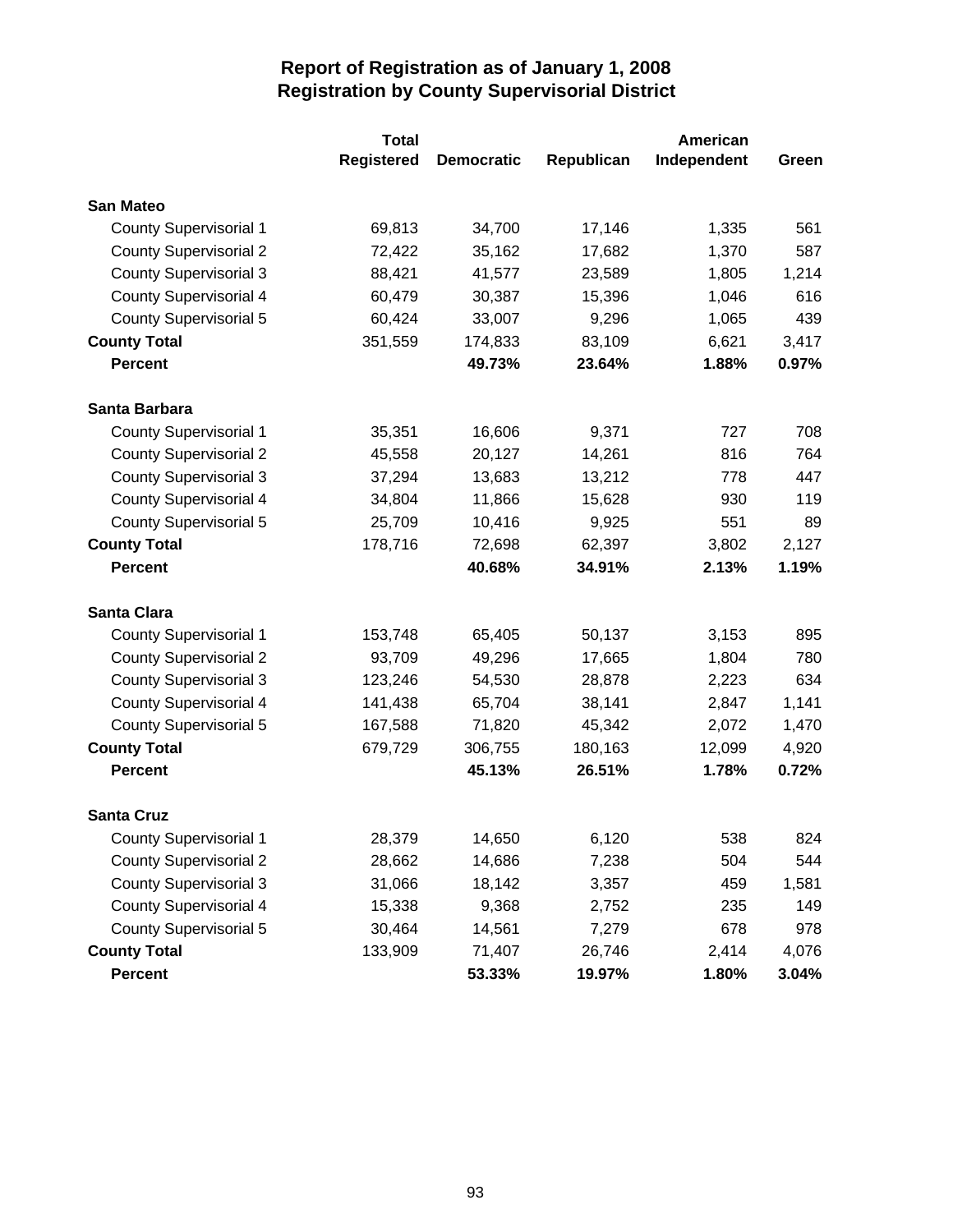|                               | Peace and   |         |       | <b>Decline to</b> |
|-------------------------------|-------------|---------|-------|-------------------|
|                               | Libertarian | Freedom | Other | <b>State</b>      |
| <b>San Mateo</b>              |             |         |       |                   |
| <b>County Supervisorial 1</b> | 276         | 150     | 221   | 15,424            |
| <b>County Supervisorial 2</b> | 319         | 134     | 234   | 16,934            |
| <b>County Supervisorial 3</b> | 511         | 159     | 341   | 19,225            |
| <b>County Supervisorial 4</b> | 313         | 205     | 216   | 12,300            |
| <b>County Supervisorial 5</b> | 175         | 195     | 203   | 16,044            |
| <b>County Total</b>           | 1,594       | 843     | 1,215 | 79,927            |
| <b>Percent</b>                | 0.45%       | 0.24%   | 0.35% | 22.74%            |
| Santa Barbara                 |             |         |       |                   |
| <b>County Supervisorial 1</b> | 205         | 86      | 465   | 7,183             |
| <b>County Supervisorial 2</b> | 278         | 83      | 501   | 8,728             |
| <b>County Supervisorial 3</b> | 290         | 71      | 391   | 8,422             |
| <b>County Supervisorial 4</b> | 151         | 79      | 326   | 5,705             |
| <b>County Supervisorial 5</b> | 138         | 64      | 264   | 4,262             |
| <b>County Total</b>           | 1,062       | 383     | 1,947 | 34,300            |
| <b>Percent</b>                | 0.59%       | 0.21%   | 1.09% | 19.19%            |
| <b>Santa Clara</b>            |             |         |       |                   |
| <b>County Supervisorial 1</b> | 767         | 321     | 383   | 32,687            |
| <b>County Supervisorial 2</b> | 538         | 415     | 263   | 22,948            |
| <b>County Supervisorial 3</b> | 575         | 389     | 356   | 35,661            |
| <b>County Supervisorial 4</b> | 952         | 317     | 474   | 31,862            |
| <b>County Supervisorial 5</b> | 925         | 223     | 484   | 45,252            |
| <b>County Total</b>           | 3,757       | 1,665   | 1,960 | 168,410           |
| <b>Percent</b>                | 0.55%       | 0.24%   | 0.29% | 24.78%            |
| <b>Santa Cruz</b>             |             |         |       |                   |
| <b>County Supervisorial 1</b> | 231         | 85      | 278   | 5,653             |
| <b>County Supervisorial 2</b> | 232         | 73      | 222   | 5,163             |
| <b>County Supervisorial 3</b> | 269         | 103     | 249   | 6,906             |
| <b>County Supervisorial 4</b> | 47          | 76      | 74    | 2,637             |
| <b>County Supervisorial 5</b> | 369         | 79      | 295   | 6,225             |
| <b>County Total</b>           | 1,148       | 416     | 1,118 | 26,584            |
| <b>Percent</b>                | 0.86%       | 0.31%   | 0.83% | 19.85%            |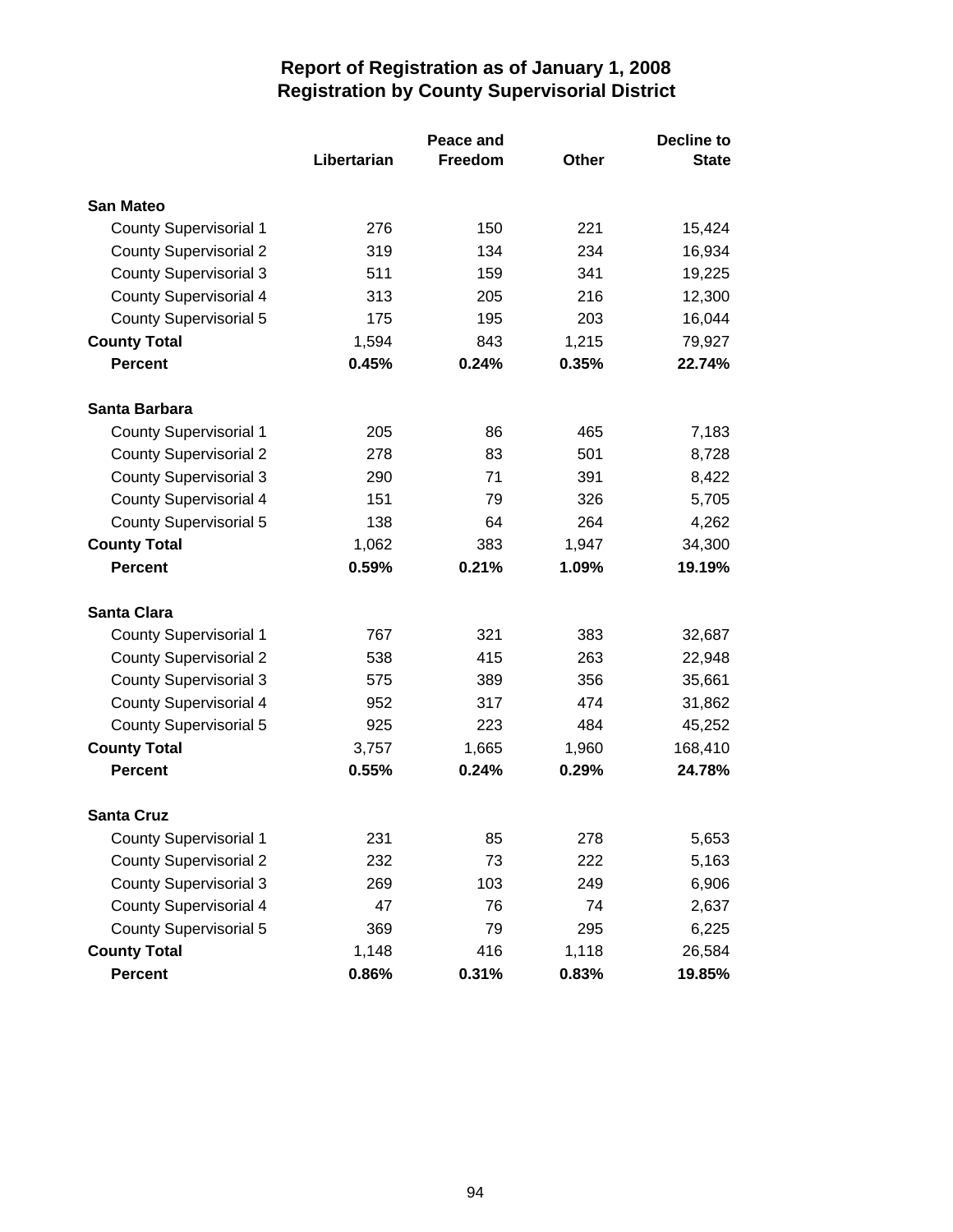|                               | <b>Total</b>      | <b>American</b>   |            |             |       |
|-------------------------------|-------------------|-------------------|------------|-------------|-------|
|                               | <b>Registered</b> | <b>Democratic</b> | Republican | Independent | Green |
| <b>Shasta</b>                 |                   |                   |            |             |       |
| <b>County Supervisorial 1</b> | 17,532            | 5,461             | 8,213      | 499         | 124   |
| <b>County Supervisorial 2</b> | 17,758            | 5,436             | 8,431      | 551         | 131   |
| <b>County Supervisorial 3</b> | 16,991            | 4,914             | 8,461      | 492         | 92    |
| <b>County Supervisorial 4</b> | 17,760            | 5,218             | 8,616      | 498         | 97    |
| <b>County Supervisorial 5</b> | 18,640            | 5,440             | 9,401      | 564         | 70    |
| <b>County Total</b>           | 88,681            | 26,469            | 43,122     | 2,604       | 514   |
| <b>Percent</b>                |                   | 29.85%            | 48.63%     | 2.94%       | 0.58% |
| <b>Sierra</b>                 |                   |                   |            |             |       |
| <b>County Supervisorial 1</b> | 534               | 162               | 212        | 19          | 11    |
| <b>County Supervisorial 2</b> | 446               | 152               | 191        | 14          | 3     |
| <b>County Supervisorial 3</b> | 477               | 135               | 220        | 20          | 3     |
| <b>County Supervisorial 4</b> | 381               | 130               | 169        | 20          | 4     |
| <b>County Supervisorial 5</b> | 421               | 130               | 174        | 15          | 6     |
| <b>County Total</b>           | 2,259             | 709               | 966        | 88          | 27    |
| <b>Percent</b>                |                   | 31.39%            | 42.76%     | 3.90%       | 1.20% |
| <b>Siskiyou</b>               |                   |                   |            |             |       |
| <b>County Supervisorial 1</b> | 4,413             | 1,430             | 2,030      | 184         | 24    |
| <b>County Supervisorial 2</b> | 5,345             | 2,276             | 1,680      | 182         | 93    |
| <b>County Supervisorial 3</b> | 5,130             | 1,995             | 1,983      | 144         | 45    |
| <b>County Supervisorial 4</b> | 5,352             | 1,708             | 2,503      | 176         | 19    |
| <b>County Supervisorial 5</b> | 5,139             | 1,513             | 2,407      | 183         | 47    |
| <b>County Total</b>           | 25,379            | 8,922             | 10,603     | 869         | 228   |
| <b>Percent</b>                |                   | 35.16%            | 41.78%     | 3.42%       | 0.90% |
| Solano                        |                   |                   |            |             |       |
| <b>County Supervisorial 1</b> | 30,882            | 18,591            | 5,284      | 575         | 198   |
| <b>County Supervisorial 2</b> | 37,546            | 19,518            | 9,261      | 757         | 265   |
| <b>County Supervisorial 3</b> | 30,008            | 14,729            | 8,145      | 657         | 112   |
| <b>County Supervisorial 4</b> | 30,435            | 12,784            | 10,877     | 728         | 128   |
| <b>County Supervisorial 5</b> | 37,941            | 15,682            | 13,487     | 916         | 145   |
| <b>County Total</b>           | 166,812           | 81,304            | 47,054     | 3,633       | 848   |
| <b>Percent</b>                |                   | 48.74%            | 28.21%     | 2.18%       | 0.51% |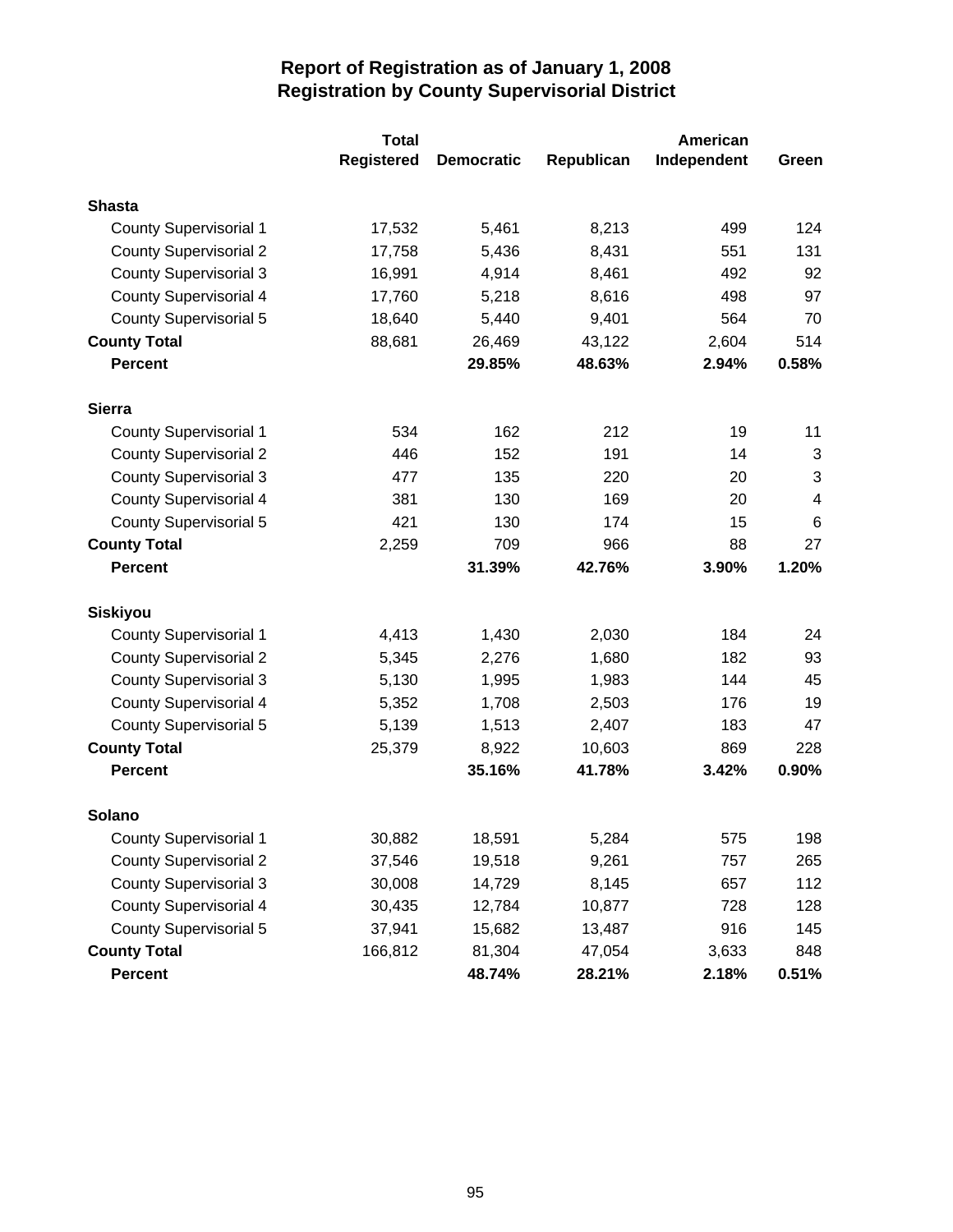|                               |                         | <b>Decline to</b> |                |              |
|-------------------------------|-------------------------|-------------------|----------------|--------------|
|                               | Libertarian             | Freedom           | Other          | <b>State</b> |
| Shasta                        |                         |                   |                |              |
| <b>County Supervisorial 1</b> | 112                     | 38                | 52             | 3,033        |
| <b>County Supervisorial 2</b> | 121                     | 44                | 59             | 2,985        |
| <b>County Supervisorial 3</b> | 90                      | 44                | 47             | 2,851        |
| <b>County Supervisorial 4</b> | 115                     | 68                | 42             | 3,106        |
| <b>County Supervisorial 5</b> | 122                     | 40                | 58             | 2,945        |
| <b>County Total</b>           | 560                     | 234               | 258            | 14,920       |
| <b>Percent</b>                | 0.63%                   | 0.26%             | 0.29%          | 16.82%       |
| <b>Sierra</b>                 |                         |                   |                |              |
| <b>County Supervisorial 1</b> | 9                       | 0                 | 11             | 110          |
| <b>County Supervisorial 2</b> | 3                       | 1                 | 5              | 77           |
| <b>County Supervisorial 3</b> | 5                       | $\overline{2}$    | $\overline{7}$ | 85           |
| <b>County Supervisorial 4</b> | 3                       | 0                 | $\overline{2}$ | 53           |
| <b>County Supervisorial 5</b> | $\overline{\mathbf{4}}$ | $\overline{2}$    | 6              | 84           |
| <b>County Total</b>           | 24                      | 5                 | 31             | 409          |
| <b>Percent</b>                | 1.06%                   | 0.22%             | 1.37%          | 18.11%       |
| <b>Siskiyou</b>               |                         |                   |                |              |
| <b>County Supervisorial 1</b> | 42                      | 9                 | 6              | 688          |
| <b>County Supervisorial 2</b> | 47                      | 18                | 30             | 1,019        |
| <b>County Supervisorial 3</b> | 46                      | 10                | 18             | 889          |
| <b>County Supervisorial 4</b> | 40                      | 10                | 5              | 891          |
| <b>County Supervisorial 5</b> | 67                      | 17                | 8              | 897          |
| <b>County Total</b>           | 242                     | 64                | 67             | 4,384        |
| <b>Percent</b>                | 0.95%                   | 0.25%             | 0.26%          | 17.27%       |
| <b>Solano</b>                 |                         |                   |                |              |
| <b>County Supervisorial 1</b> | 85                      | 80                | 168            | 5,901        |
| <b>County Supervisorial 2</b> | 179                     | 97                | 248            | 7,221        |
| <b>County Supervisorial 3</b> | 118                     | 73                | 178            | 5,996        |
| <b>County Supervisorial 4</b> | 121                     | 48                | 151            | 5,598        |
| <b>County Supervisorial 5</b> | 159                     | 59                | 195            | 7,298        |
| <b>County Total</b>           | 662                     | 357               | 940            | 32,014       |
| <b>Percent</b>                | 0.40%                   | 0.21%             | 0.56%          | 19.19%       |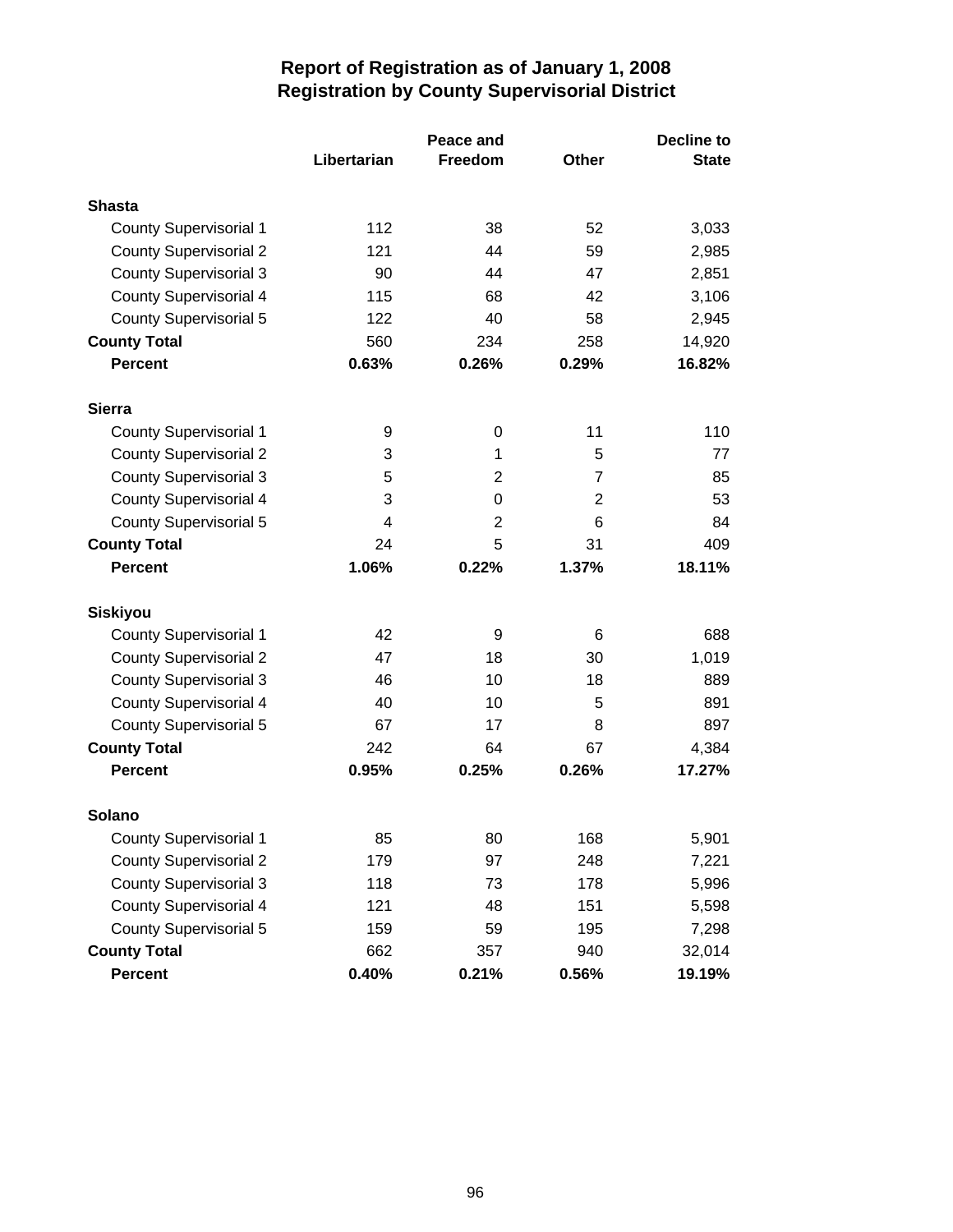|                               | <b>Total</b>      |                   |            | American    |       |
|-------------------------------|-------------------|-------------------|------------|-------------|-------|
|                               | <b>Registered</b> | <b>Democratic</b> | Republican | Independent | Green |
| Sonoma                        |                   |                   |            |             |       |
| <b>County Supervisorial 1</b> | 52,821            | 26,187            | 15,129     | 1,031       | 927   |
| <b>County Supervisorial 2</b> | 46,582            | 23,566            | 11,567     | 1,001       | 1,066 |
| <b>County Supervisorial 3</b> | 41,329            | 21,150            | 9,519      | 871         | 1,051 |
| <b>County Supervisorial 4</b> | 45,047            | 21,596            | 13,362     | 998         | 699   |
| <b>County Supervisorial 5</b> | 43,889            | 24,219            | 8,218      | 802         | 1,786 |
| <b>County Total</b>           | 229,668           | 116,718           | 57,795     | 4,703       | 5,529 |
| <b>Percent</b>                |                   | 50.82%            | 25.16%     | 2.05%       | 2.41% |
| <b>Stanislaus</b>             |                   |                   |            |             |       |
| <b>County Supervisorial 1</b> | 47,682            | 17,766            | 20,842     | 1,175       | 184   |
| <b>County Supervisorial 2</b> | 44,939            | 16,833            | 19,721     | 982         | 191   |
| <b>County Supervisorial 3</b> | 36,705            | 15,504            | 14,194     | 909         | 152   |
| <b>County Supervisorial 4</b> | 45,828            | 18,256            | 19,182     | 1,081       | 224   |
| <b>County Supervisorial 5</b> | 34,058            | 15,815            | 11,925     | 772         | 93    |
| <b>County Total</b>           | 209,212           | 84,174            | 85,864     | 4,919       | 844   |
| <b>Percent</b>                |                   | 40.23%            | 41.04%     | 2.35%       | 0.40% |
| <b>Sutter</b>                 |                   |                   |            |             |       |
| <b>County Supervisorial 1</b> | 6,924             | 2,528             | 3,041      | 166         | 25    |
| <b>County Supervisorial 2</b> | 4,410             | 1,660             | 1,770      | 141         | 11    |
| <b>County Supervisorial 3</b> | 9,583             | 2,702             | 5,323      | 198         | 32    |
| <b>County Supervisorial 4</b> | 8,916             | 3,052             | 4,142      | 201         | 28    |
| <b>County Supervisorial 5</b> | 8,631             | 2,517             | 4,471      | 204         | 24    |
| <b>County Total</b>           | 38,464            | 12,459            | 18,747     | 910         | 120   |
| <b>Percent</b>                |                   | 32.39%            | 48.74%     | 2.37%       | 0.31% |
| Tehama                        |                   |                   |            |             |       |
| <b>County Supervisorial 1</b> | 6,639             | 2,044             | 3,233      | 237         | 26    |
| <b>County Supervisorial 2</b> | 5,459             | 1,898             | 2,340      | 259         | 20    |
| <b>County Supervisorial 3</b> | 5,993             | 1,877             | 2,804      | 241         | 25    |
| <b>County Supervisorial 4</b> | 4,891             | 1,690             | 2,111      | 226         | 32    |
| <b>County Supervisorial 5</b> | 5,433             | 1,924             | 2,323      | 213         | 25    |
| <b>County Total</b>           | 28,415            | 9,433             | 12,811     | 1,176       | 128   |
| <b>Percent</b>                |                   | 33.20%            | 45.09%     | 4.14%       | 0.45% |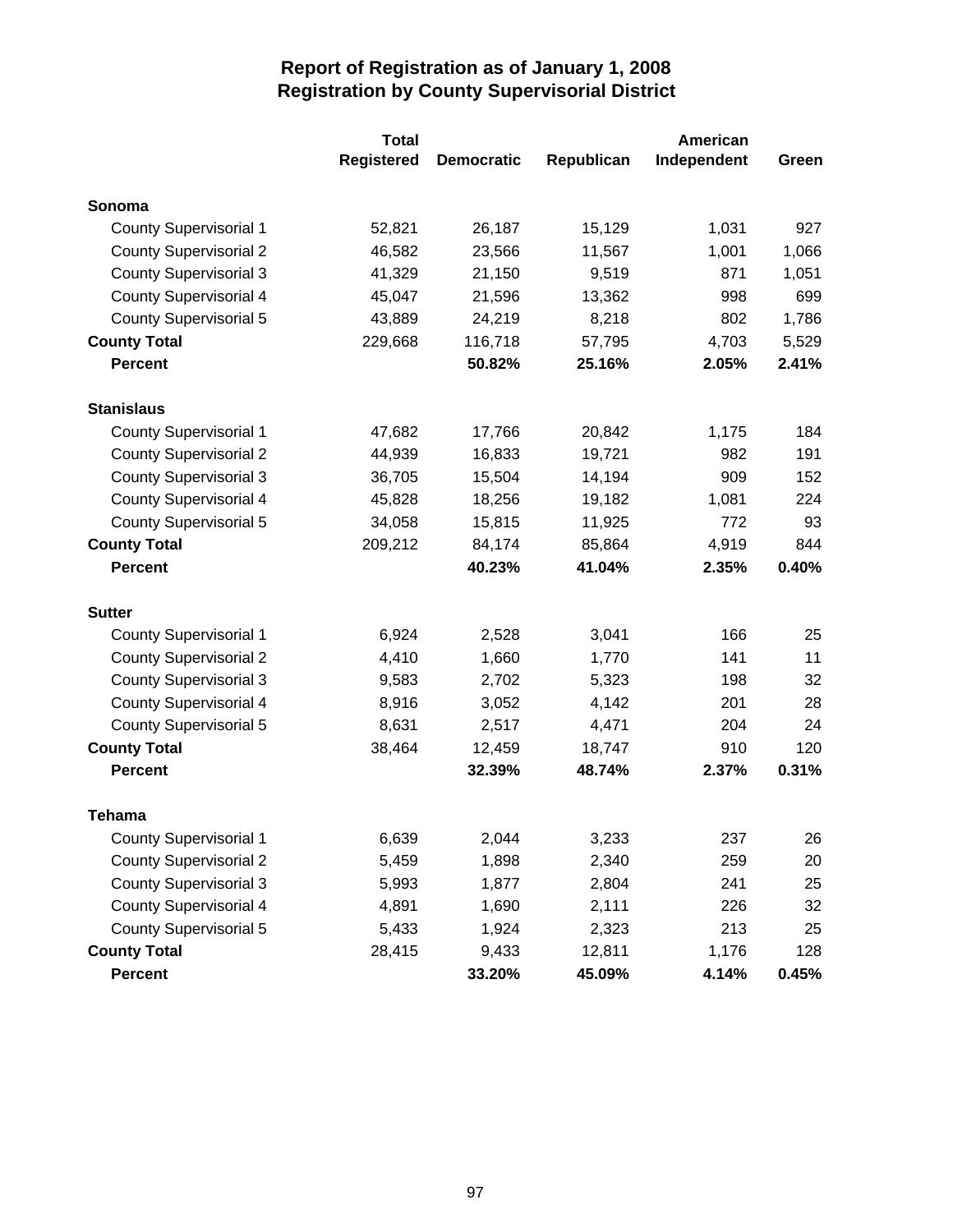|                               |             | <b>Decline to</b> |              |              |
|-------------------------------|-------------|-------------------|--------------|--------------|
|                               | Libertarian | Freedom           | <b>Other</b> | <b>State</b> |
| Sonoma                        |             |                   |              |              |
| <b>County Supervisorial 1</b> | 276         | 111               | 317          | 8,843        |
| <b>County Supervisorial 2</b> | 279         | 95                | 278          | 8,730        |
| <b>County Supervisorial 3</b> | 266         | 131               | 248          | 8,093        |
| <b>County Supervisorial 4</b> | 255         | 106               | 212          | 7,819        |
| <b>County Supervisorial 5</b> | 305         | 175               | 277          | 8,107        |
| <b>County Total</b>           | 1,381       | 618               | 1,332        | 41,592       |
| <b>Percent</b>                | 0.60%       | 0.27%             | 0.58%        | 18.11%       |
| <b>Stanislaus</b>             |             |                   |              |              |
| <b>County Supervisorial 1</b> | 176         | 173               | 472          | 6,894        |
| <b>County Supervisorial 2</b> | 163         | 138               | 408          | 6,503        |
| <b>County Supervisorial 3</b> | 160         | 192               | 328          | 5,266        |
| <b>County Supervisorial 4</b> | 209         | 169               | 448          | 6,259        |
| <b>County Supervisorial 5</b> | 145         | 205               | 286          | 4,817        |
| <b>County Total</b>           | 853         | 877               | 1,942        | 29,739       |
| <b>Percent</b>                | 0.41%       | 0.42%             | 0.93%        | 14.21%       |
| <b>Sutter</b>                 |             |                   |              |              |
| <b>County Supervisorial 1</b> | 31          | 20                | 30           | 1,083        |
| <b>County Supervisorial 2</b> | 41          | 13                | 16           | 758          |
| <b>County Supervisorial 3</b> | 35          | 18                | 39           | 1,236        |
| <b>County Supervisorial 4</b> | 29          | 28                | 37           | 1,399        |
| <b>County Supervisorial 5</b> | 31          | 27                | 34           | 1,323        |
| <b>County Total</b>           | 167         | 106               | 156          | 5,799        |
| <b>Percent</b>                | 0.43%       | 0.28%             | 0.41%        | 15.08%       |
| Tehama                        |             |                   |              |              |
| County Supervisorial 1        | 39          | 14                | 23           | 1,023        |
| <b>County Supervisorial 2</b> | 45          | 16                | 30           | 851          |
| <b>County Supervisorial 3</b> | 40          | 17                | 24           | 965          |
| <b>County Supervisorial 4</b> | 44          | 22                | 23           | 743          |
| <b>County Supervisorial 5</b> | 43          | 25                | 29           | 851          |
| <b>County Total</b>           | 211         | 94                | 129          | 4,433        |
| <b>Percent</b>                | 0.74%       | 0.33%             | 0.45%        | 15.60%       |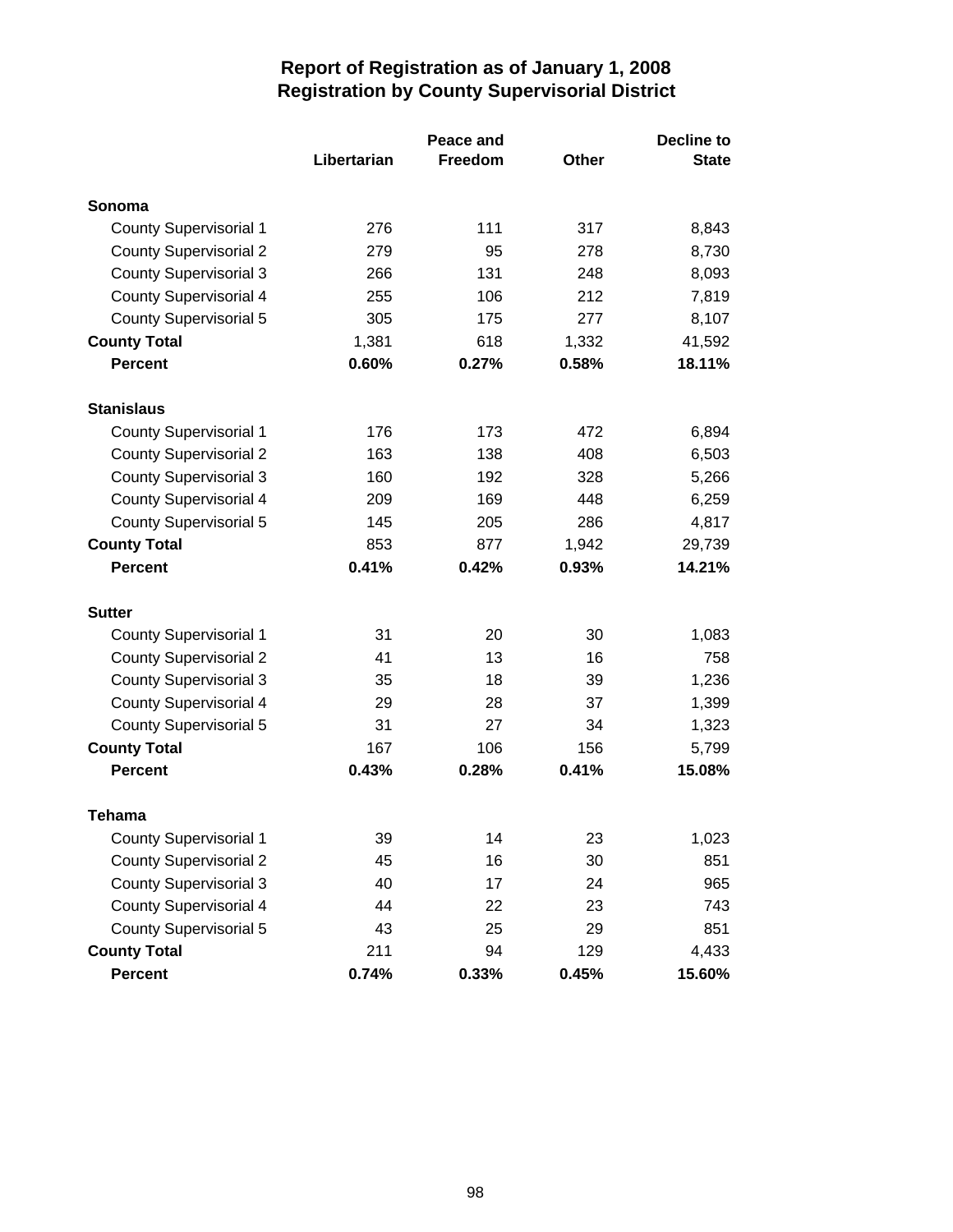|                               | <b>Total</b>      |                   |            | American    |       |  |
|-------------------------------|-------------------|-------------------|------------|-------------|-------|--|
|                               | <b>Registered</b> | <b>Democratic</b> | Republican | Independent | Green |  |
| <b>Trinity</b>                |                   |                   |            |             |       |  |
| <b>County Supervisorial 1</b> | 1,695             | 596               | 721        | 59          | 18    |  |
| <b>County Supervisorial 2</b> | 1,633             | 526               | 664        | 74          | 15    |  |
| <b>County Supervisorial 3</b> | 1,484             | 580               | 498        | 58          | 29    |  |
| <b>County Supervisorial 4</b> | 1,678             | 609               | 631        | 58          | 40    |  |
| <b>County Supervisorial 5</b> | 1,470             | 535               | 534        | 43          | 31    |  |
| <b>County Total</b>           | 7,960             | 2,846             | 3,048      | 292         | 133   |  |
| <b>Percent</b>                |                   | 35.75%            | 38.29%     | 3.67%       | 1.67% |  |
| <b>Tulare</b>                 |                   |                   |            |             |       |  |
| <b>County Supervisorial 1</b> | 28,033            | 8,885             | 13,759     | 691         | 139   |  |
| <b>County Supervisorial 2</b> | 24,240            | 9,419             | 10,420     | 553         | 58    |  |
| <b>County Supervisorial 3</b> | 37,633            | 11,117            | 19,733     | 808         | 162   |  |
| <b>County Supervisorial 4</b> | 19,839            | 7,936             | 8,570      | 372         | 46    |  |
| <b>County Supervisorial 5</b> | 23,772            | 8,287             | 10,696     | 737         | 104   |  |
| <b>County Total</b>           | 133,517           | 45,644            | 63,178     | 3,161       | 509   |  |
| <b>Percent</b>                |                   | 34.19%            | 47.32%     | 2.37%       | 0.38% |  |
| <b>Tuolumne</b>               |                   |                   |            |             |       |  |
| <b>County Supervisorial 1</b> | 6,226             | 2,338             | 2,593      | 154         | 73    |  |
| <b>County Supervisorial 2</b> | 6,464             | 2,251             | 2,830      | 205         | 69    |  |
| <b>County Supervisorial 3</b> | 5,772             | 2,001             | 2,546      | 188         | 42    |  |
| <b>County Supervisorial 4</b> | 6,257             | 2,107             | 2,896      | 202         | 48    |  |
| <b>County Supervisorial 5</b> | 6,587             | 2,473             | 2,785      | 202         | 48    |  |
| <b>County Total</b>           | 31,306            | 11,170            | 13,650     | 951         | 280   |  |
| <b>Percent</b>                |                   | 35.68%            | 43.60%     | 3.04%       | 0.89% |  |
| <b>Ventura</b>                |                   |                   |            |             |       |  |
| <b>County Supervisorial 1</b> | 85,964            | 36,117            | 29,799     | 1,835       | 1,225 |  |
| <b>County Supervisorial 2</b> | 87,274            | 27,833            | 39,432     | 1,668       | 488   |  |
| <b>County Supervisorial 3</b> | 72,509            | 28,984            | 28,211     | 1,521       | 418   |  |
| <b>County Supervisorial 4</b> | 82,095            | 25,306            | 38,013     | 1,923       | 408   |  |
| <b>County Supervisorial 5</b> | 50,659            | 26,875            | 11,976     | 922         | 253   |  |
| <b>County Total</b>           | 378,501           | 145,115           | 147,431    | 7,869       | 2,792 |  |
| <b>Percent</b>                |                   | 38.34%            | 38.95%     | 2.08%       | 0.74% |  |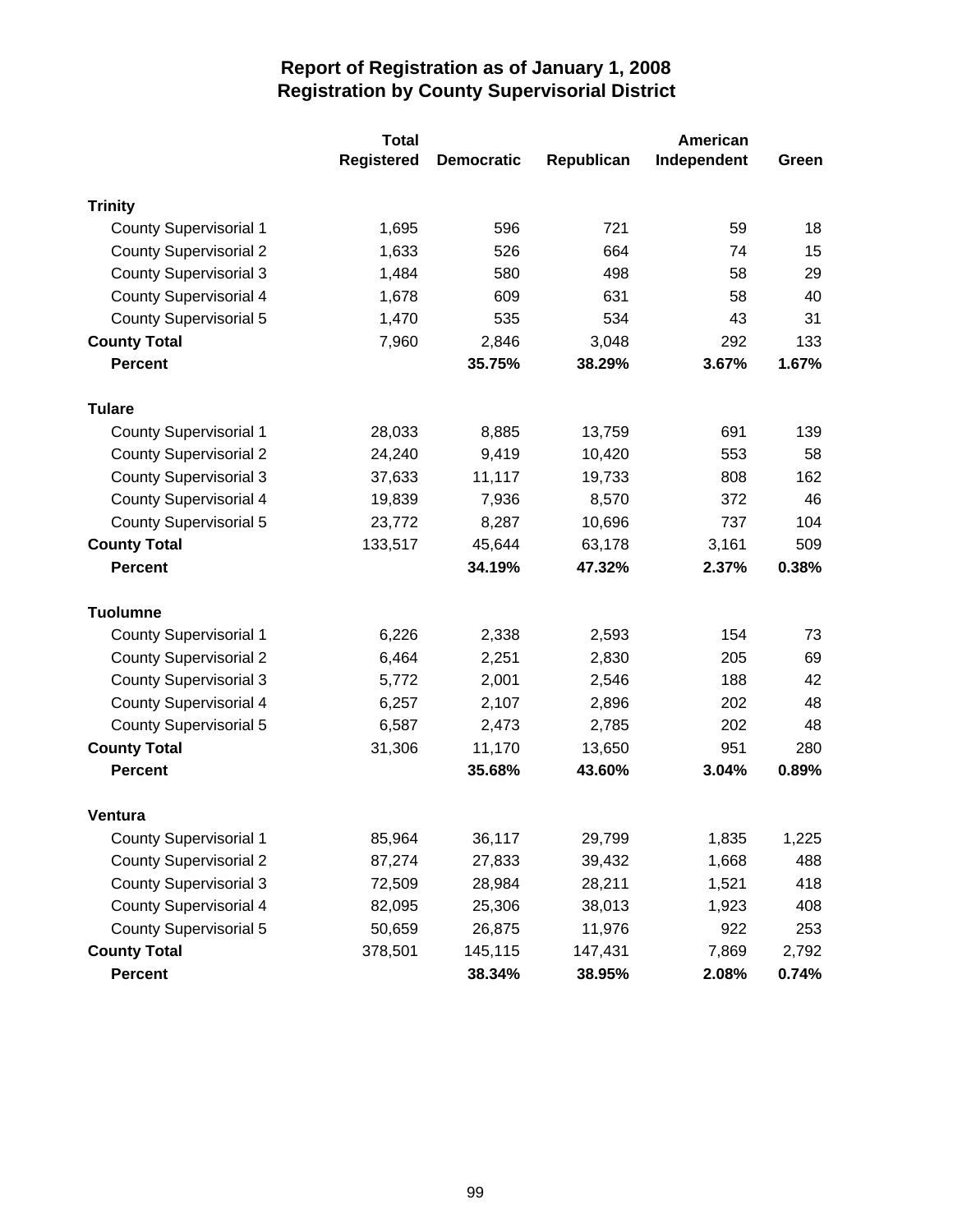|                               |             | Decline to |       |              |
|-------------------------------|-------------|------------|-------|--------------|
|                               | Libertarian | Freedom    | Other | <b>State</b> |
| <b>Trinity</b>                |             |            |       |              |
| <b>County Supervisorial 1</b> | 14          | 8          | 25    | 254          |
| <b>County Supervisorial 2</b> | 15          | 4          | 15    | 320          |
| <b>County Supervisorial 3</b> | 17          | 9          | 21    | 272          |
| <b>County Supervisorial 4</b> | 14          | 8          | 21    | 297          |
| <b>County Supervisorial 5</b> | 15          | 6          | 26    | 280          |
| <b>County Total</b>           | 75          | 35         | 108   | 1,423        |
| <b>Percent</b>                | 0.94%       | 0.44%      | 1.36% | 17.88%       |
| <b>Tulare</b>                 |             |            |       |              |
| <b>County Supervisorial 1</b> | 99          | 68         | 77    | 4,315        |
| <b>County Supervisorial 2</b> | 62          | 72         | 62    | 3,594        |
| <b>County Supervisorial 3</b> | 153         | 54         | 71    | 5,535        |
| <b>County Supervisorial 4</b> | 65          | 57         | 42    | 2,751        |
| <b>County Supervisorial 5</b> | 109         | 82         | 83    | 3,674        |
| <b>County Total</b>           | 488         | 333        | 335   | 19,869       |
| <b>Percent</b>                | 0.37%       | 0.25%      | 0.25% | 14.88%       |
| <b>Tuolumne</b>               |             |            |       |              |
| <b>County Supervisorial 1</b> | 33          | 16         | 27    | 992          |
| <b>County Supervisorial 2</b> | 49          | 16         | 25    | 1,019        |
| <b>County Supervisorial 3</b> | 43          | 10         | 21    | 921          |
| <b>County Supervisorial 4</b> | 35          | 12         | 27    | 930          |
| <b>County Supervisorial 5</b> | 45          | 19         | 29    | 986          |
| <b>County Total</b>           | 205         | 73         | 129   | 4,848        |
| <b>Percent</b>                | 0.65%       | 0.23%      | 0.41% | 15.49%       |
| <b>Ventura</b>                |             |            |       |              |
| <b>County Supervisorial 1</b> | 534         | 209        | 1,045 | 15,200       |
| <b>County Supervisorial 2</b> | 496         | 118        | 912   | 16,327       |
| <b>County Supervisorial 3</b> | 343         | 157        | 683   | 12,192       |
| <b>County Supervisorial 4</b> | 465         | 150        | 775   | 15,055       |
| <b>County Supervisorial 5</b> | 203         | 228        | 436   | 9,766        |
| <b>County Total</b>           | 2,041       | 862        | 3,851 | 68,540       |
| <b>Percent</b>                | 0.54%       | 0.23%      | 1.02% | 18.11%       |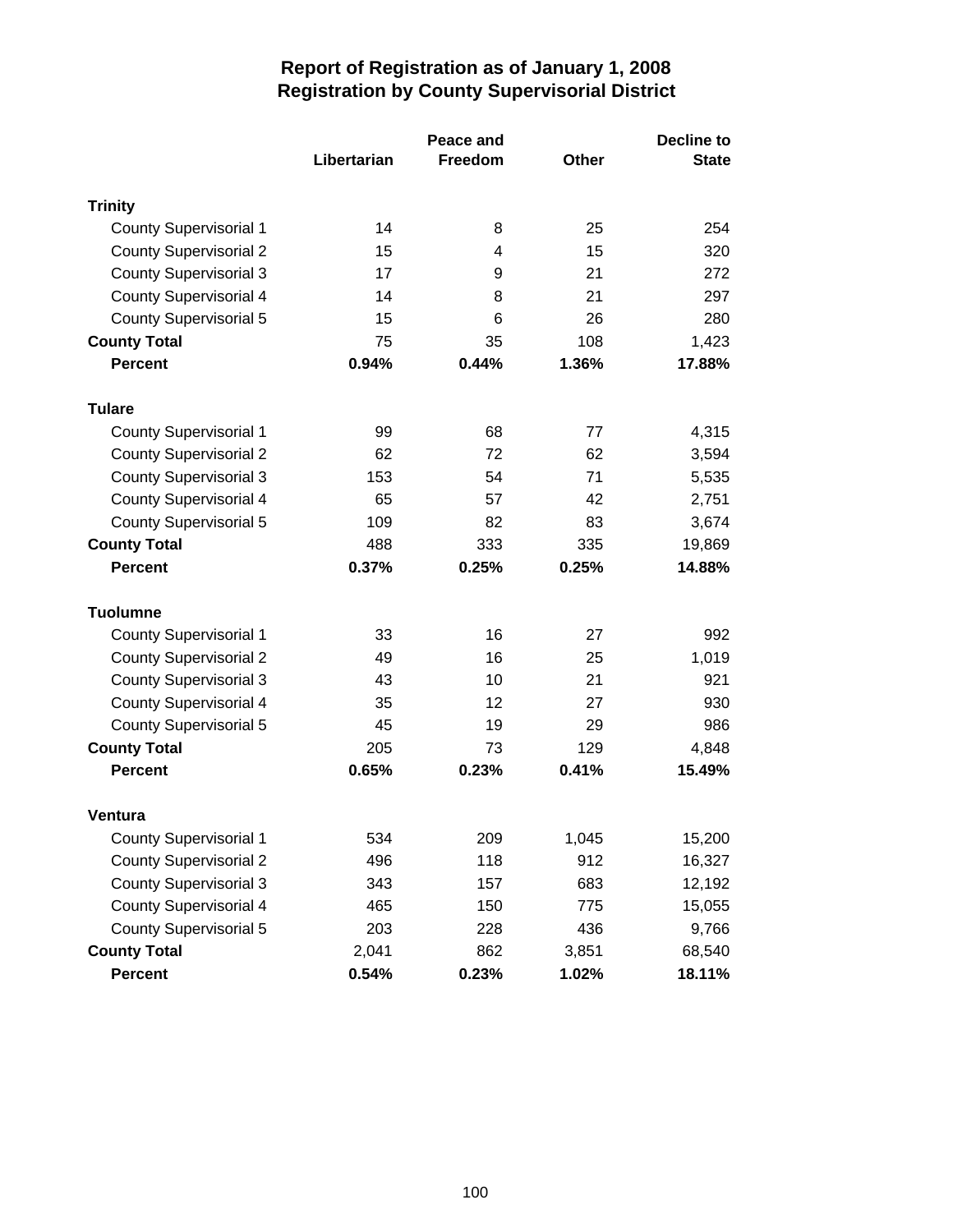|                               | <b>Total</b>      |                   | American   |             |         |  |
|-------------------------------|-------------------|-------------------|------------|-------------|---------|--|
|                               | <b>Registered</b> | <b>Democratic</b> | Republican | Independent | Green   |  |
| Yolo                          |                   |                   |            |             |         |  |
| <b>County Supervisorial 1</b> | 20,225            | 9,136             | 5,833      | 511         | 169     |  |
| <b>County Supervisorial 2</b> | 15,910            | 8,464             | 2,577      | 258         | 459     |  |
| <b>County Supervisorial 3</b> | 16,109            | 7,202             | 5,118      | 399         | 149     |  |
| <b>County Supervisorial 4</b> | 19,547            | 9,834             | 4,269      | 295         | 428     |  |
| <b>County Supervisorial 5</b> | 16,999            | 6,861             | 6,503      | 402         | 145     |  |
| <b>County Total</b>           | 88,790            | 41,497            | 24,300     | 1,865       | 1,350   |  |
| <b>Percent</b>                |                   | 46.74%            | 27.37%     | 2.10%       | 1.52%   |  |
| Yuba                          |                   |                   |            |             |         |  |
| <b>County Supervisorial 1</b> | 4,447             | 1,661             | 1,515      | 217         | 16      |  |
| <b>County Supervisorial 2</b> | 5,099             | 1,915             | 2,052      | 165         | 30      |  |
| <b>County Supervisorial 3</b> | 6,234             | 2,444             | 2,179      | 229         | 25      |  |
| <b>County Supervisorial 4</b> | 5,017             | 1,457             | 2,457      | 189         | 21      |  |
| <b>County Supervisorial 5</b> | 6,696             | 1,878             | 3,119      | 272         | 74      |  |
| <b>County Total</b>           | 27,493            | 9,355             | 11,322     | 1,072       | 166     |  |
| <b>Percent</b>                |                   | 34.03%            | 41.18%     | 3.90%       | 0.60%   |  |
| <b>State Total</b>            | 15,537,046        | 6,636,067         | 5,197,897  | 323,876     | 131,185 |  |
| <b>Percent</b>                |                   | 42.71%            | 33.45%     | 2.08%       | 0.84%   |  |